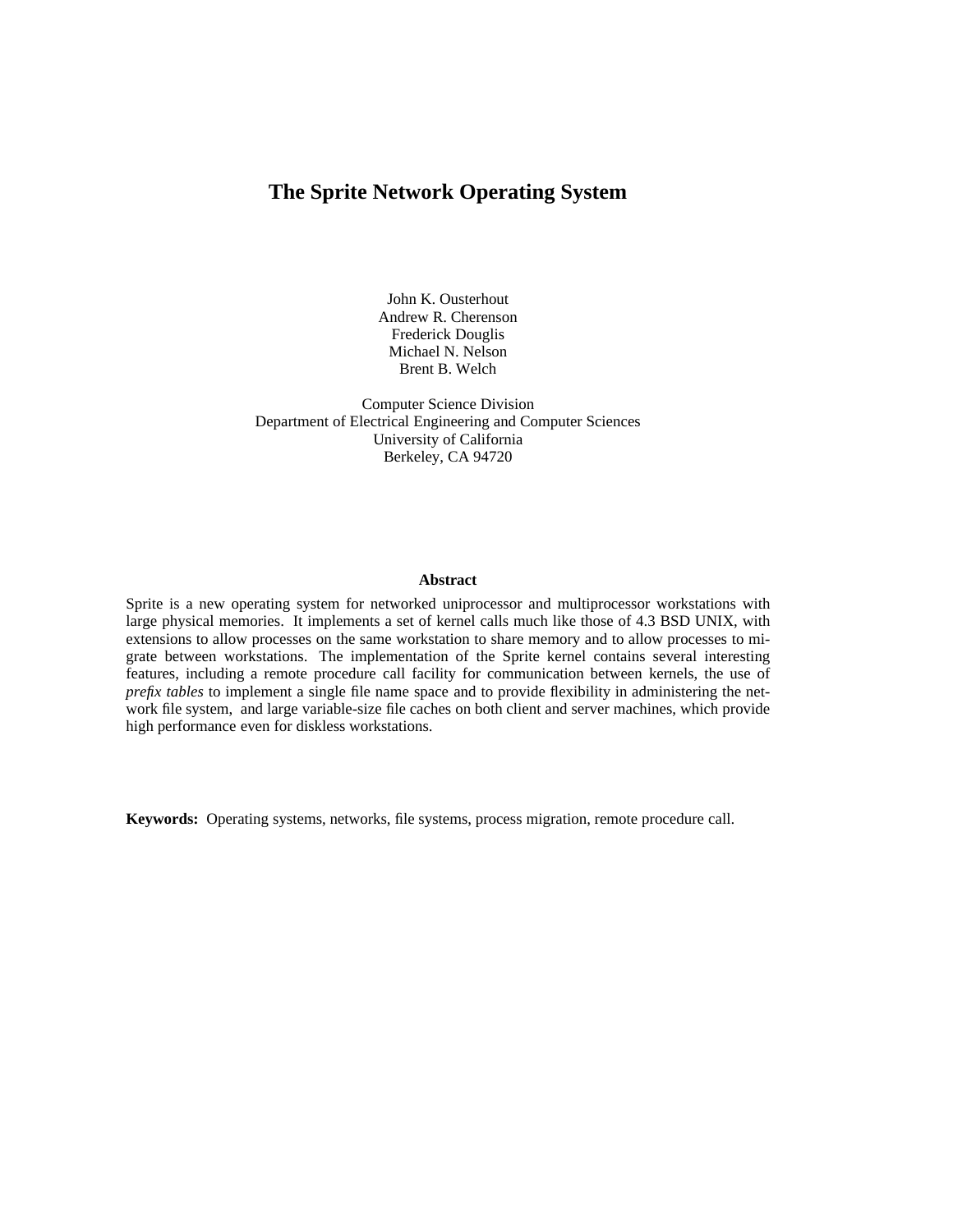# **1. Introduction**

Sprite is an experimental network operating system under development at the University of California at Berkeley. It is part of a larger research project called SPUR (''Symbolic Processing Using RISCs''), whose goal is to design and construct a high-performance multiprocessor workstation with special hardware support for Lisp applications [4]. Although one of Sprite's primary goals is to support applications running on SPUR workstations, we hope that the system will work well for a variety of high-performance engineering workstations. Sprite is currently being used on Sun-2 and Sun-3 workstations.

The motivation for building a new operating system came from three general trends in computer technology: networks, large memories, and multiprocessors. In more and more research and engineering organizations, computing occurs on personal workstations connected by local-area networks, with larger time-shared machines used only for those applications that cannot achieve acceptable performance on workstations. Unfortunately, workstation environments tend to suffer from poor performance and difficulties of sharing and administration, due to the distributed nature of the systems. In Sprite, we hope to hide the distribution as much as possible and make available the same ease of sharing and communication that is possible on time-shared machines.

The second technology trend that drove the Sprite design is the availability of ever-larger physical memories. Today's engineering workstations typically contain 4 to 32 Mbytes of physical memory, and we expect memories of 100-500 Mbytes to be commonplace within a few years. We believe that such large memories will change the traditional balance between computation and I/O by permitting all of users' commonly-accessed files to reside in main memory. The ''RAMdisks'' available on many commercial personal computers have already demonstrated this effect on a small scale. One of our goals for Sprite is to manage physical memory in a way that maximizes the potential for file caching.

The third driving force behind Sprite is the imminent arrival of multiprocessor workstations. Workstations with more than one processor are currently under development in several research organizations (UCB's SPUR, DEC's Firefly, and Xerox's Dragon are a few prominent examples) and we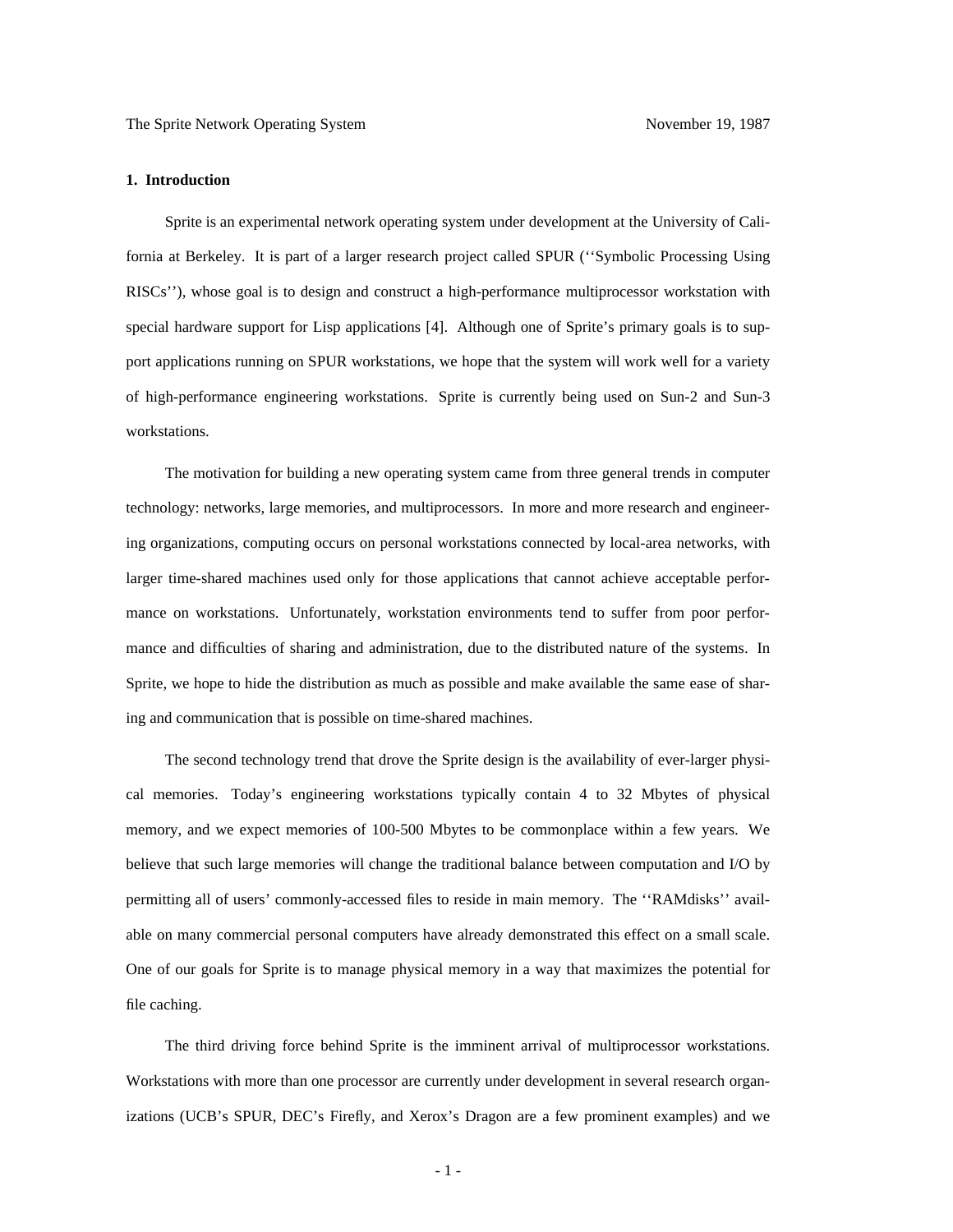expect multiprocessor workstations to be available from several major manufacturers within a few years. We hope that Sprite will facilitate the development of multiprocessor applications, and that the operating system itself will be able to take advantage of multiple processors in providing system services.

Our overall goal for Sprite is to provide simple and efficient mechanisms that capitalize on the three technology trends. This paper is a discussion of the ways that the trends affected the design of Sprite. In areas where the technology factors did not suggest special techniques, we modelled the system as closely as possible after Berkeley UNIX.

The technology trends had only a minor impact on the facilities that Sprite provides to application programs. For the most part, Sprite's kernel calls are similar to those provided by the 4.3 BSD version of the UNIX operating system. However, we added three additional facilities to Sprite in order to encourage resource sharing: a transparent network file system; a simple mechanism for sharing writable memory between processes on a single workstation; and a mechanism for migrating processes between workstations in order to take advantage of idle machines.

Alhthough the technology trends did not have a large effect on Sprite's kernel interface, they suggested dramatic changes in the kernel implementation, relative to UNIX. This is not surprising, since networks, large memories, and multiprocessors were not important issues in the early 1970's when the UNIX kernel was designed. We built the Sprite kernel from scratch, rather than modifying an existing UNIX kernel. Some of the interesting features of the kernel implementation are:

- The kernel contains a remote procedure call (RPC) facility that allows the kernel of each workstation to invoke operations on other workstations. The RPC mechanism is used extensively in Sprite to implement other features, such as the network file system and process migration.
- g Although the Sprite file system is implemented as a collection of *domains* on different server machines, it appears to users as a single hierarchy that is shared by all the workstations. Sprite uses a simple mechanism called *prefix tables* to manage the name space; these dynamic structures facilitate system administration and reconfiguration.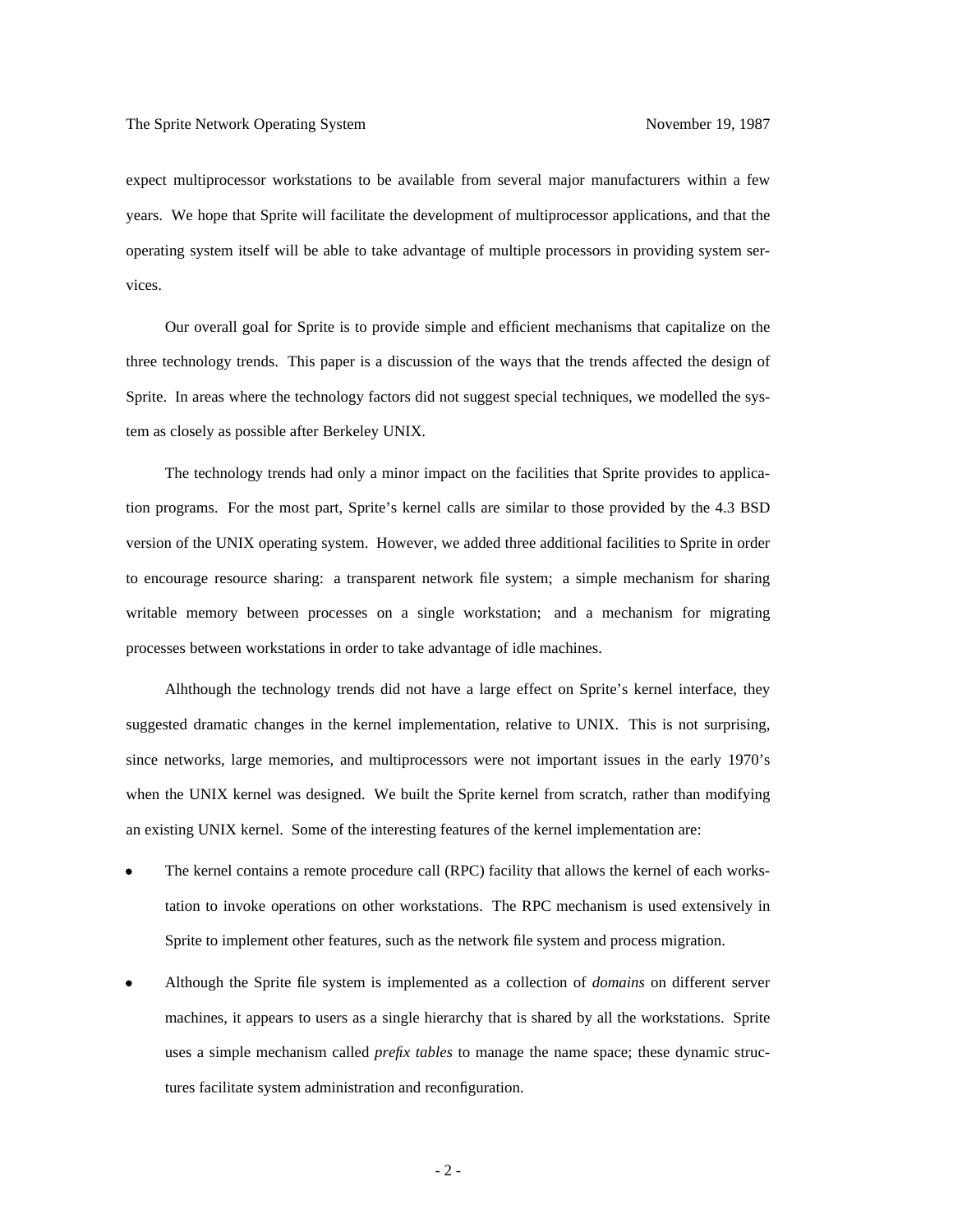- g To achieve high performance in the file system, and also to capitalize on large physical memories, Sprite caches file data both on server machines and client machines. A simple cache consistency mechanism guarantees that applications running on different workstations always use the most up-to-date versions of files, in exactly the same fashion as if the applications were executing on a single machine.
- The virtual memory system uses ordinary files for backing storage; this simplifies the implementation, facilitates process migration, and may even improve performance relative to schemes based on a special-purpose swap area. Sprite retains the code segments for programs in main memory even after the programs complete, in order to allow quick start-up when programs are reused. Lastly, the virtual memory system negotiates with the file system over physical memory usage, in order to permit the file cache to be as large as possible without degrading virtual memory performance.
- Sprite guarantees that processes behave the same whether migrated or not. This is achieved by designating a *home* machine for each process and forwarding location-dependent kernel calls to the process's home machine.

The rest of this paper describes the Sprite facilities and implementation in more detail. Section 2 discusses the unusual features of Sprite's application interface, and Sections 3-7 provide more details on the aspects of the kernel implementation summarized above. Section 8 gives a brief status report and conclusions.

#### **2. Application Interface**

Sprite's application interface contains little that is new. The Sprite kernel calls are very similar to those provided by the Berkeley versions of UNIX (we have ported a large number of traditional UNIX applications to Sprite with relatively little effort). This section describes three unusual aspects of the application interface, all of which can be summed up in one word: sharing. First, the Sprite file system allows all of the disk storage and all of the I/O devices in the network to be shared by all processes so that processes need not worry about machine boundaries. Second, the virtual memory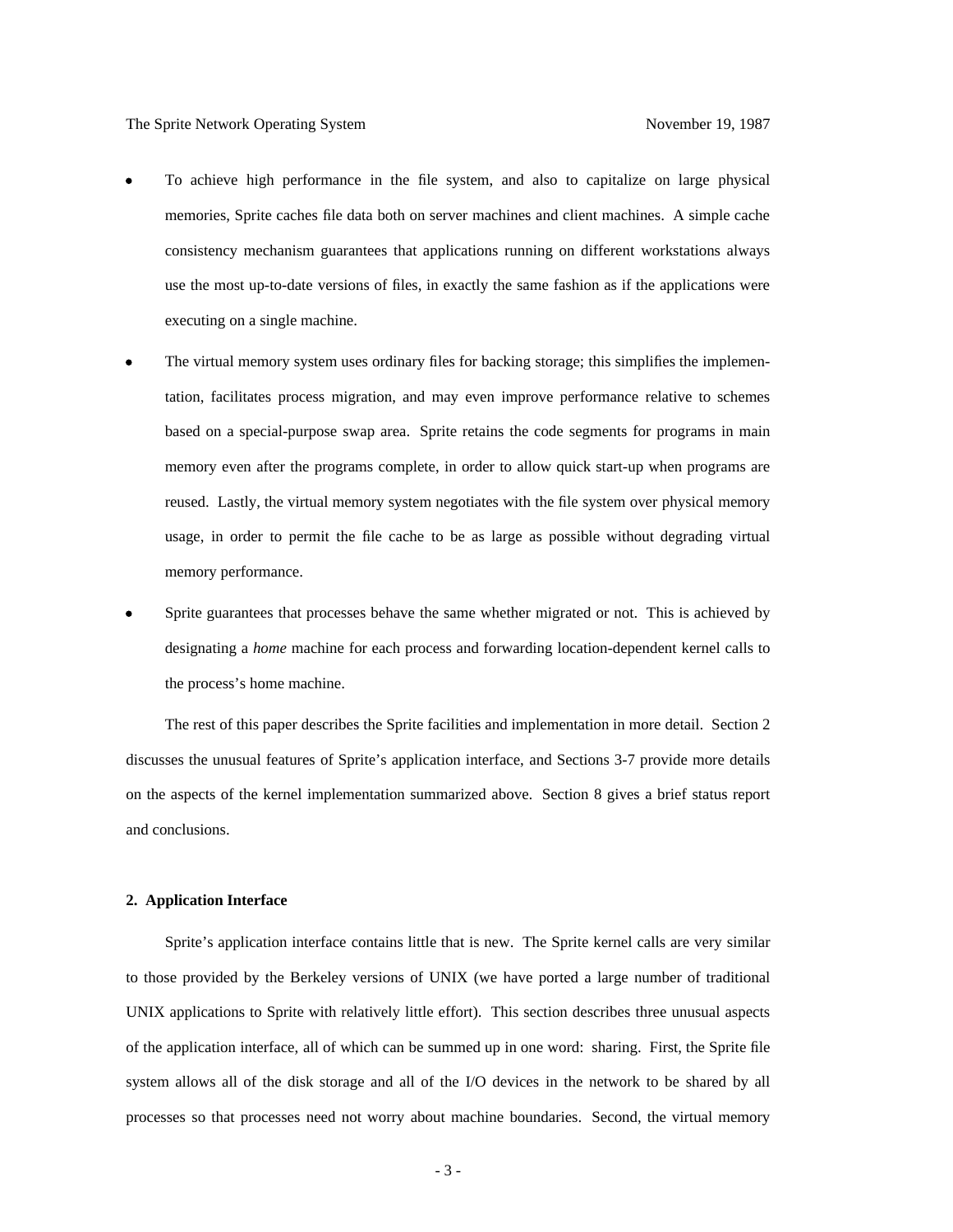mechanism allows physical memory to be shared between processes on the same workstation so that they can extract the highest possible performance from multiprocessors. Third, Sprite implements process migration, which allows jobs to be offloaded to idle workstations and thereby allows processing power to be shared.

# **2.1. The File System**

Almost all modern network file systems, including Sprite's, have the same ultimate goal: *network transparency*. Network transparency means that users should be able to manipulate files in the same ways they did under time-sharing on a single machine; the distridbuted nature of the file system and the techniques used to access remote files should be invisible to users under normal conditions. The LOCUS system was one of the first to make transparency an explicit goal [10]; other file systems with varying degrees of transparency are CMU-ITC's Andrew [5] and Sun's NFS [11].

Most network file systems fail to meet the transparency goal in one or more ways. The earliest systems (and even some later systems, such as 4.2 BSD) allowed remote file access only with a few special programs (e.g., **rcp** in 4.2 BSD); most application programs could only access files stored on local disks. Second-generation systems, such as Apollo's Aegis [6], allow any application to access files on any machine in the network but special names must be used for remote files (e.g., ''file'' for a local file but "[ivy]file" for a file stored on the Ivy server). Third-generation network file systems, such as LOCUS, Andrew, NFS, and Sprite, provide *name transparency*: the location of a file is not indicated directly by its name, and it is possible to move groups of files from one machine to another without changing their names.

Most third-generation systems still have some non-transparent aspects. For example, in Andrew and NFS only a portion of the file system hierarchy is shared; each machine must also have a private partition that is accessible only to that machine. In addition, Andrew and NFS do not permit applications running on one machine to access I/O devices on other machines. LOCUS appears to be alone among current systems in providing complete file transparency.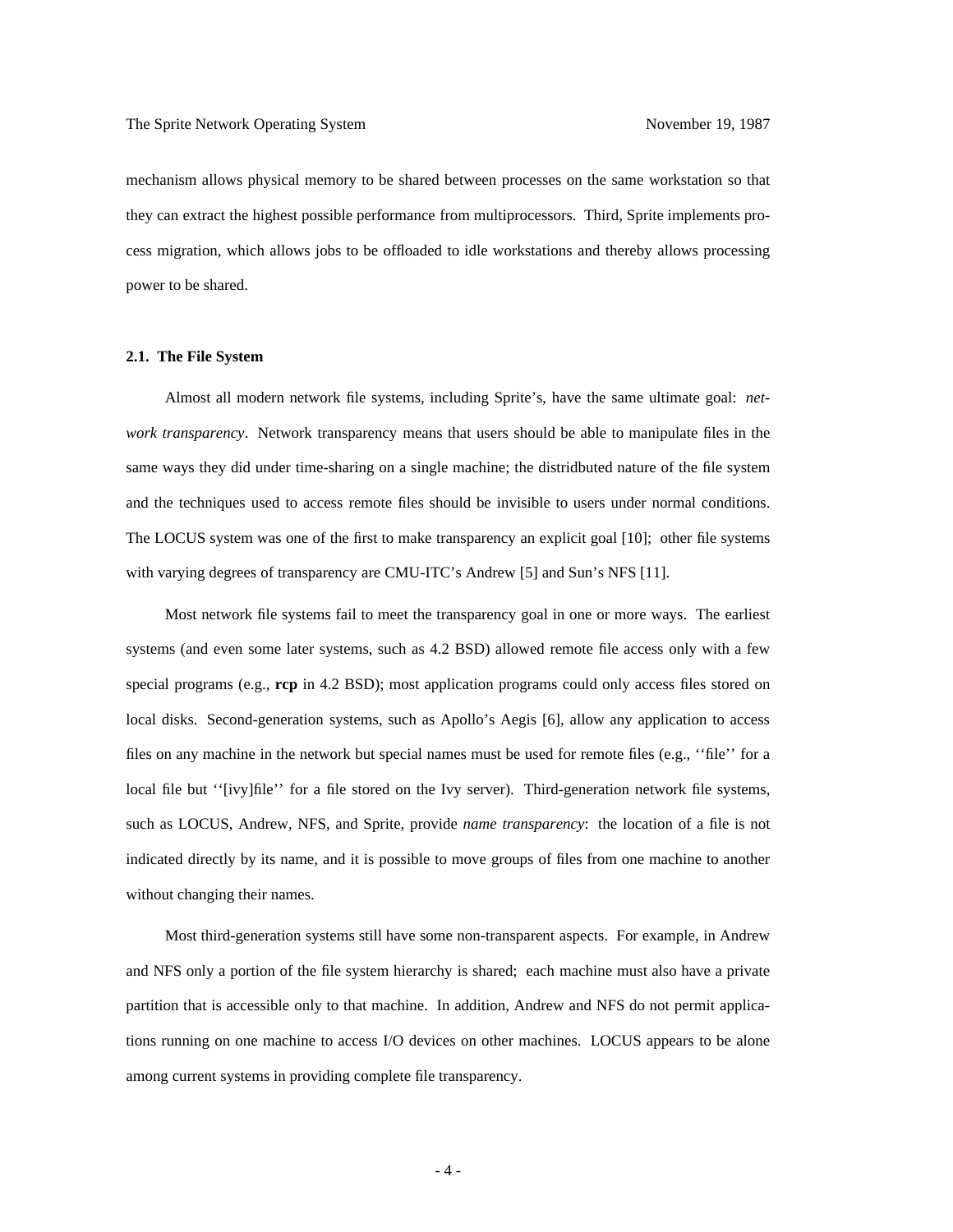Sprite is similar to LOCUS in that it provides complete transparency, so that the behavior seen by applications running on different workstations is exactly the same as it would be if all the applications were executing on a single time-shared machine. There is a single file hierarchy that is accessible uniformly to all workstations. Although it is possible to determine where a file is stored, that information is not needed in normal operation. There are no special programs for operating on remote files as opposed to local ones, and there are no operations that can be used only on local files. Sprite also provides transparent access to remote I/O devices. As in UNIX, Sprite represents devices as special files; unlike most versions of UNIX, Sprite allows any process to access any device, regardless of the device's location.

# **2.2. Shared Address Spaces**

The early versions of UNIX did not permit memory to be shared between user processes, except for read-only code. Each process had private data and stack segments, as shown in Figure 1. Since then, extensions to allow read-write memory sharing have been implemented or proposed for several versions of UNIX, including System V, SunOS, Berkeley UNIX, and Mach.

There are two reasons for providing shared memory. First, the most natural way to program many applications is to use a collection of processes in a shared address space. It is particularly convenient to use multiple processes when an application consists of mostly-independent sub-activities (e.g., one process to respond to keystrokes and another to respond to packets arriving over a network), while the shared address space allows them to cooperate to achieve a common goal (e.g., managing a collection of windows on a screen). The second motivation for shared memory is the advent of multiprocessors. If an application is to be decomposed into pieces that can be executed concurrently, there must be fast communication between the pieces. The faster the communication, the greater the degree of concurrency that can be achieved. Shared memory provides the fastest possible communication, hence the greatest opportunity for concurrent execution.

Sprite provides a particularly simple form of memory sharing: when a process invokes the **Proc\_Fork** kernel call to create a new process, it may request that the new process share the parent's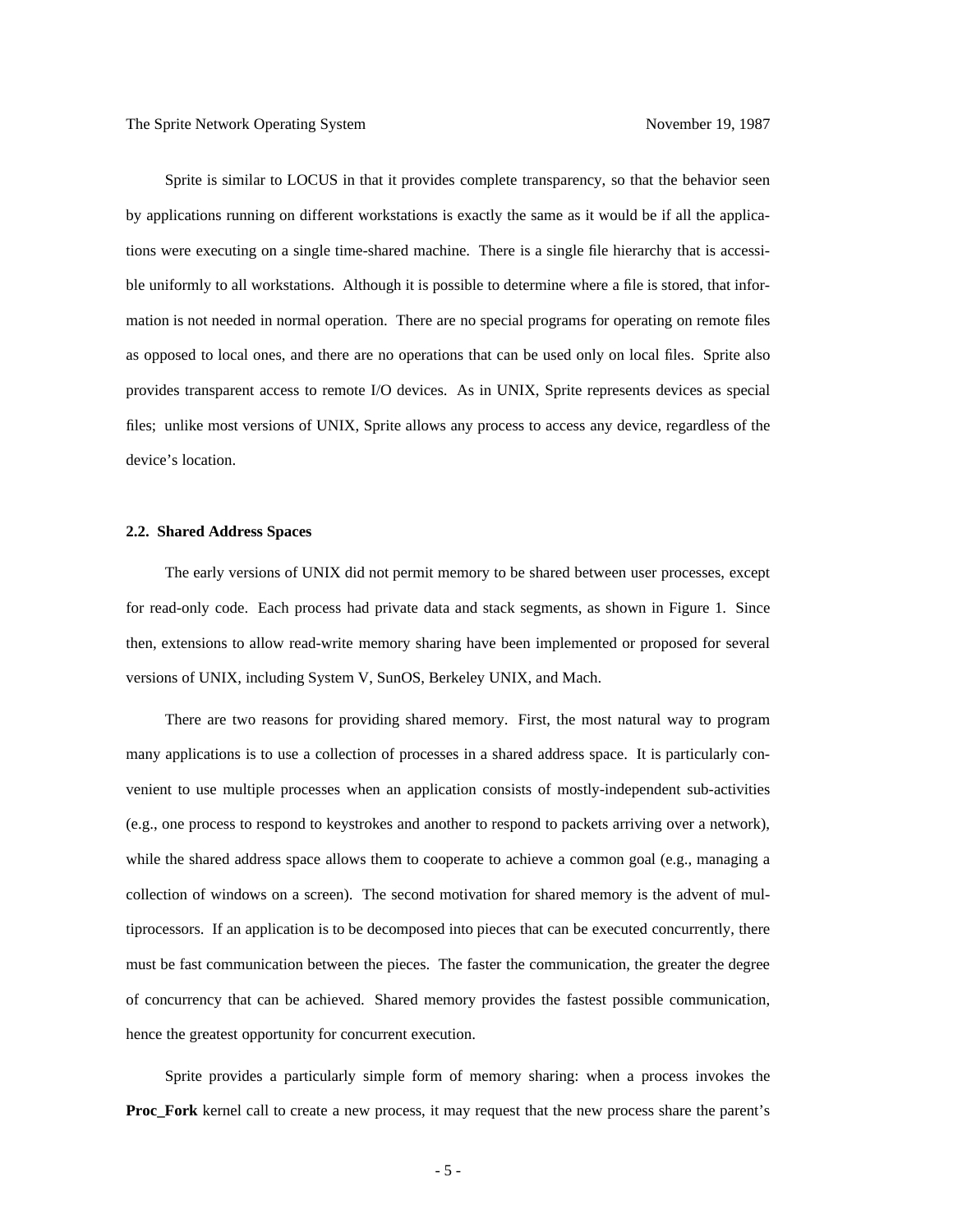data segment (see Figure 2). The stack segment is still private to each process; it contains procedure invocation records and private data for the process. For simplicity, Sprite's mechanism provides allor-nothing sharing: it isn't possible for a process to share part of its data segment with one process and part with another.

We expect multiprocess applications to synchronize using hardware mutual-exclusion instructions (e.g., test-and-set) directly on shared memory. In most cases it will not be necessary to invoke the kernel, so synchronization can be accomplished in just a few instructions. The kernel participates only when it is necessary to delay the execution of a process, e.g., to wait for a lock to be released. For these situations, Sprite provides kernel calls to put a process to sleep and wake it up again later.



**Figure 1**. The organization of virtual memory as seen by user processes in traditional UNIX (left) and Sprite (right). In both systems there are three distinct segments. The lower portion of the data segment contains static data known at compile time, and the upper portion expands to accomodate dynamically-allocated data. In UNIX, processes may share code but not data or stack. In Sprite the data segment may be shared between processes, including both statically-allocated and dynamic data. Private static data may be stored at the top of the stack segment.



**Figure 2**. The UNIX **fork** operation, shown in (a), creates a new process that shares code with its parent while using private copies of the data and stack segments. Sprite provides both the traditional **fork** and also a **shared fork**, shown in (b), in which the child shares its parent's data as well as code.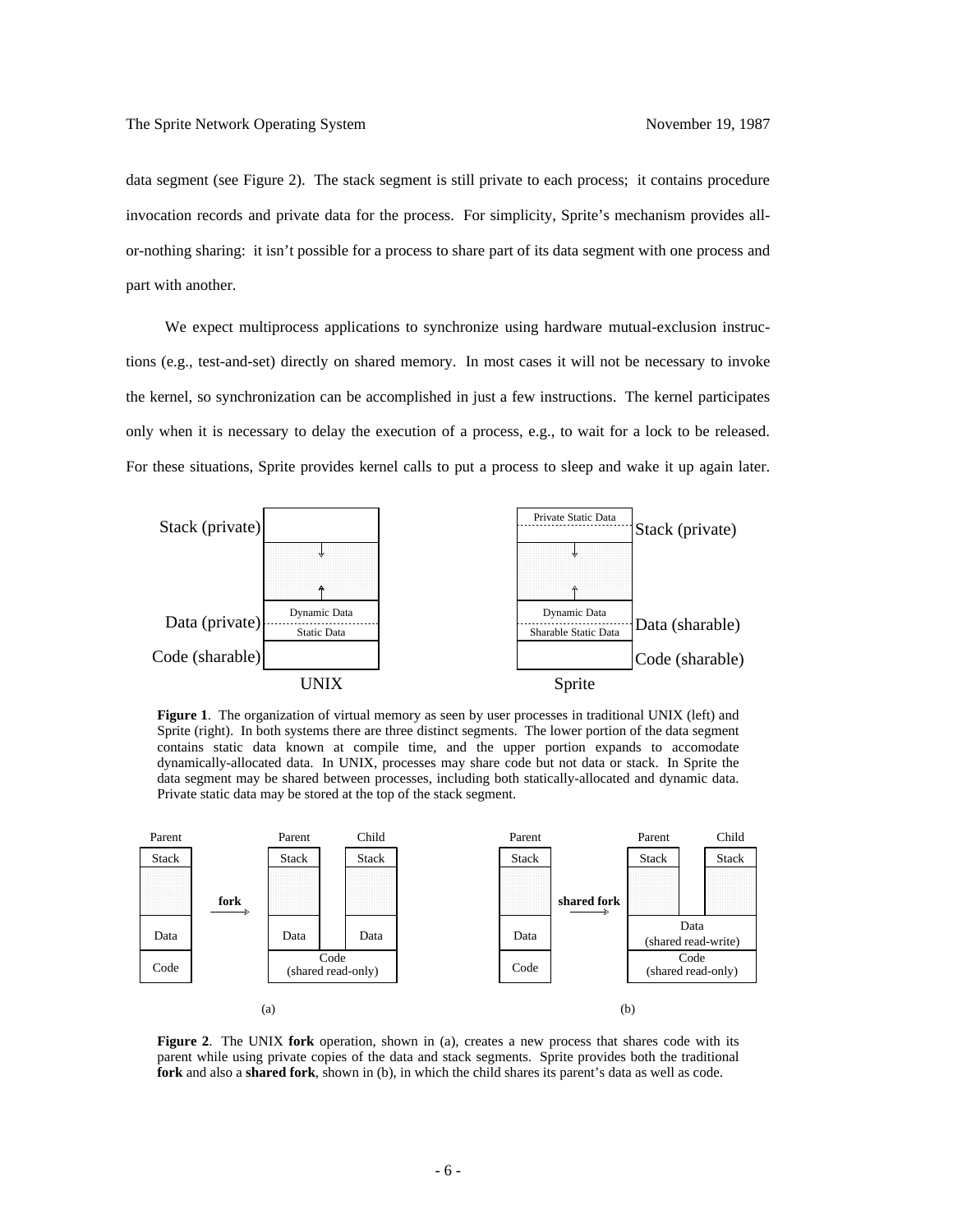This has allowed us to implement efficient synchronization primitives.

#### **2.3. Process Migration**

In an environment with a workstation for each person, many of the machines will be idle at any given time. In order to allow users to harness this idle computing power, Sprite provides a new kernel call, **Proc\_Migrate**, which will move a process or group of processes to an idle machine. Processes sharing a heap segment must migrate together. Sprite keeps track of which machines are idle and selects one as the target for the migration. The fact that a process has migrated is transparent both to the migrated process and to the user, as described below. The only noticeable difference after migration will be a reduction in the load of the home machine.

Initially, we expect migration to be used in two ways. First, there are shell commands for manual migration, which allow users to migrate processes in much the same way that the UNIX shell allows users to place processes in background. Second, we have written a new version of the UNIX **make** utility, called **pmake**. **Pmake**, like **make**, carries out the recompilation of programs when their source files change. Whereas **make** invokes the recompilations sequentially, **pmake** is organized to invoke multiple recompilations concurrently, using process migration to offload the compilations to idle machines. We hope to see more and more automatic uses of migration, like **pmake**, in the future.

The idea of moving work to idle machines is not a new one. Unfortunately, though, the most widely available facilities (e.g., the **rsh** command of 4.2BSD UNIX and the **rex** facility of Sun's UNIX) provide only *remote invocation*: the ability to initiate new processes on other machines, but not the ability to move processes once they have started execution. Process migration, which allows processes to be moved at any time, has been implemented in several systems (e.g., LOCUS [10], V [12], and Accent [15]) but is still not widely available. For Sprite we decided to implement process migration. We think that the additional flexibility provided by migration is particularly important in a workstation environment. For example, if remote invocation is used to offload work onto an idle machine and then the machine's user returns, either the foreign processes will have to be killed or else the machine's user will receive degraded response until the foreign processes complete. In Sprite, the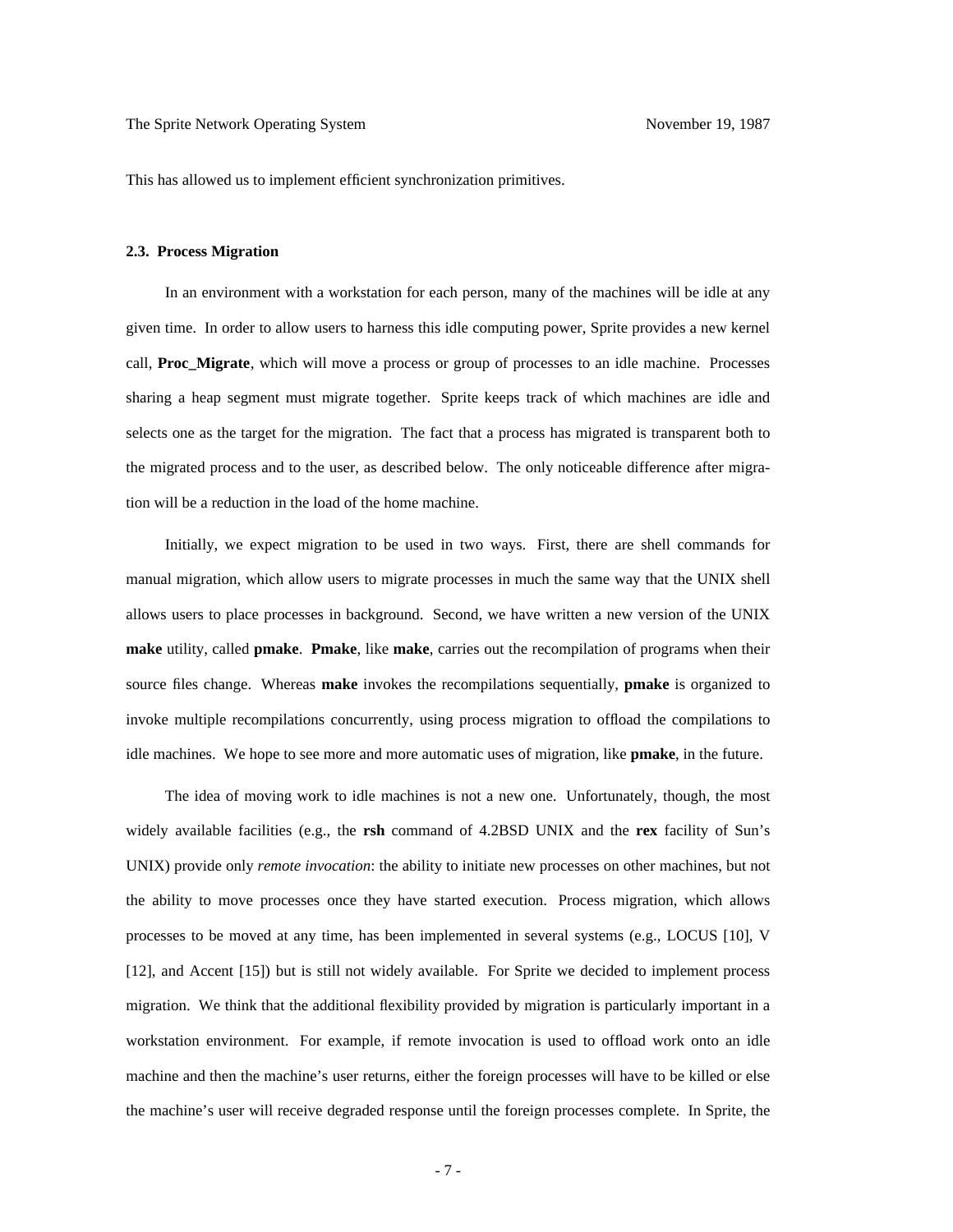foreign processes can be migrated away.

One of the most important attributes of Sprite's migration mechanism is its transparency, both to the process and to the user. This means that a process will produce exactly the same results when migrated as it would if it were not migrated: Sprite preserves the environment of the process as it migrates, including files, working directory, device access, environment variables, and anything else that could affect the execution of the process. In addition, a migrated process appears to its user still to be running on the user's home machine: it will appear in listings of processes on that machine and can be stopped or killed or debugged just like the user's other processes. In contrast, **rsh** does not preserve the working directory and other aspects of the environment, and neither **rsh** nor **rex** allows a remotely-executing process to be examined or manipulated in the same fashion as local processes. Even the other implementations of process migration tend not to provide complete transparency to users, although they do provide complete transparency to the migrated processes. Section 7 describes how Sprite achieves execution transparency.

# **3. Basic Kernel Structure**

Application programs invoke kernel functions via a collection of *kernel calls*. The basic flow of control in a kernel call is similar in Sprite to what it is in UNIX: user processes execute ''trap'' instructions to switch to supervisor state, and the kernel executes as a privileged extension of the user process, using a small per-process kernel stack for procedure invocation within the kernel.

This section describes two features of Sprite's basic kernel structure that were provided in order to support multiprocessor and network operation. First, a multi-threaded synchronization structure allows the Sprite kernel to run efficiently on multiprocessors. Second, a remote procedure call facility allows kernels to invoke operations remotely over the network.

# **3.1. Multi-threading**

Many operating system kernels, including UNIX, are *single-threaded*: a single lock is acquired when a process calls the kernel and released when the process puts itself to sleep or returns to user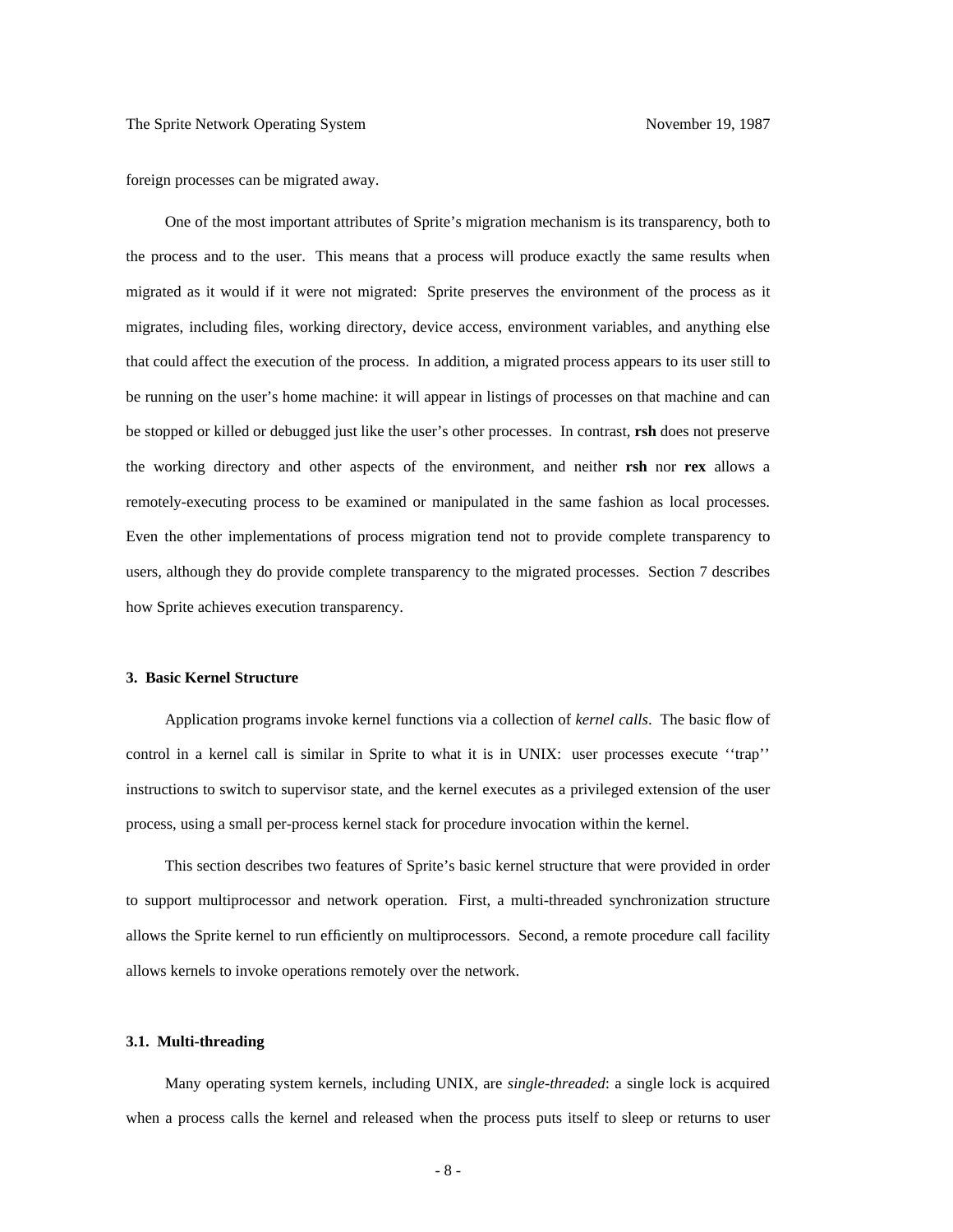state. In these systems processes are never pre-empted while executing kernel code, except by interrupt routines. The single-threaded approach simplifies the implementation of the kernel by eliminating many potential synchronization problems between processes. Unfortunately, though, it does not adapt well to a multiprocessor environment: with more than a few processors, contention for the single kernel lock will limit the performance of the system.

In contrast, the Sprite kernel is *multi-threaded*: several processes may execute in the kernel at the same time. The kernel is organized in a monitor-like style, with many small locks protecting individual modules or data structures instead of a single overall lock. Many processes may execute in the kernel simultaneously as long as they don't attempt to access the same monitored code or data. The multi-threaded approach allows Sprite to run more efficiently on multiprocessors, but the multiplicity of locks makes the kernel more complex and slightly less efficient since many locks may have to be acquired and released over the lifetime of each kernel call.

#### **3.2. Remote Procedure Calls**

In designing Sprite for a network of workstations, one of our most important goals was to provide a simple and efficient way for the kernels of different workstations to invoke each others' services. The mechanism we chose is a kernel-to-kernel remote procedure call (RPC) facility similar to the one described by Birrell and Nelson [2]. We chose RPC rather than a message style because RPC provides a simple programming model (remote operations appear just like local procedure calls) and because the RPC approach is particularly efficient for request-response transactions, which we expected to be the most common form of interaction between kernels.

The implementation of RPC consists of *stubs* and *RPC transport*, as shown in Figure 3. Together they hide the fact that the calling procedure and the called procedure are on different machines. For each remote call there are two stubs, one on the client workstation and one on the server. On the client, the stub copies its arguments into a request message and returns values from a result message, so that the calling procedure isn't aware of the underlying message communication. The server stub passes arguments from the incoming message to the desired procedure, and packages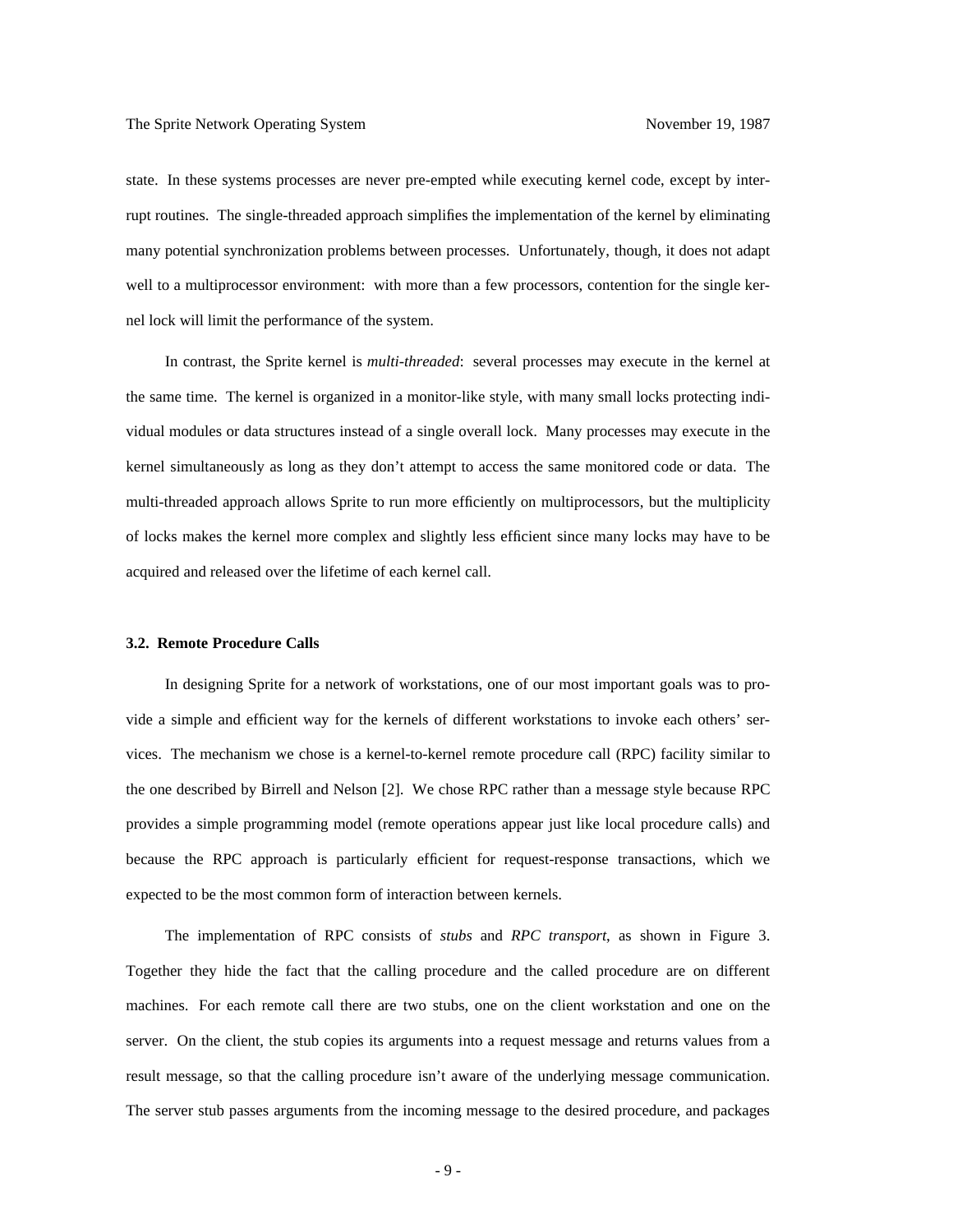



**Figure 3**. Sprite's remote procedure call mechanism makes it appear as if a remote procedure can be invoked directly, as in (a). The actual situation is shown in (b), where stub procedures copy procedure arguments and results into and out of messages, and a transport mechanism delivers the messages reliably and assigns server processes to requests.

up results from the procedure, so that the called procedure isn't aware that its real caller is on a different machine. Birrell and Nelson modified their compiler to generate the stubs automatically from a specification of the procedures' interfaces. In order to avoid making changes to our C compiler, we hand-generated the stubs for the 40 or so remote operations used in the Sprite kernel. Although this was workable, it would have been more convenient if an automated stub-generator had been available.

The second part of the RPC implementation is RPC transport: it delivers messages across the network and assigns incoming requests to kernel processes that execute the server stubs and called procedures. The goal of RPC transport is to provide the most efficient possible communication between the stubs while ensuring that messages are delivered reliably. Sprite's RPC transport uses two techiques to gain efficiency: implicit acknowledgements and fragmentation.

Since network transmission is not perfectly reliable, each request and response message must be acknowledged; if no acknowledgment is received within a ''reasonable'' time, the sender retransmits. To reduce the overheads associated with processing acknowledgement packets, Sprite uses the scheme described by Birrell and Nelson, where each request or response message serves as an implicit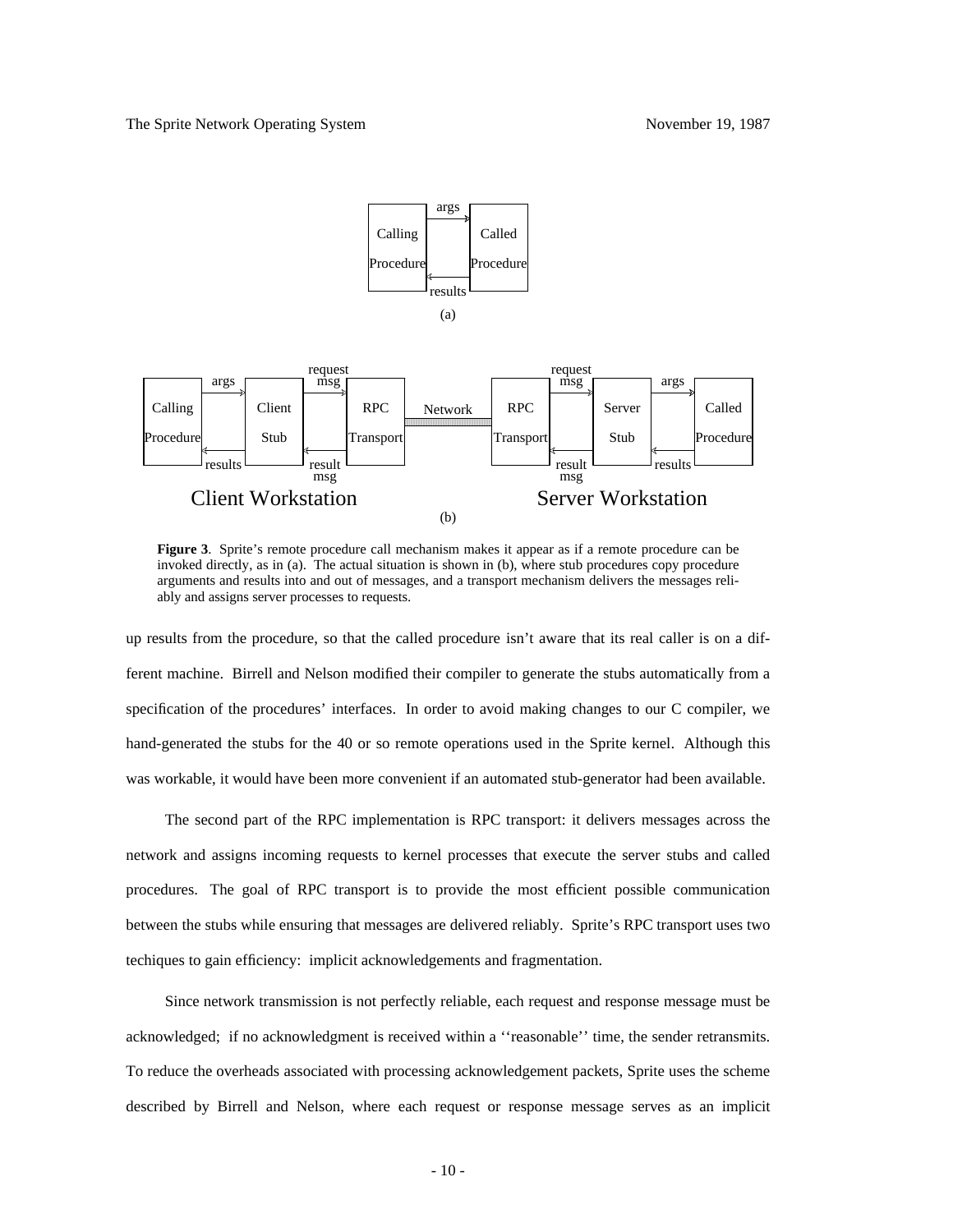acknowledgement for the previous response or request message from that client, respectively. In the common case of short closely-spaced operations, only two packets are transmitted for each remote call: one for the request and one for the response.

The simplest way to implement RPC is to limit the total size of the arguments or results for any given RPC so that each request and response message can fit into a single network packet. Unfortunately, the maximum allowable size for a network packet is relatively small (about 1500 bytes for Ethernet), so this approach would result in high overhead for bulk transfers: the delays associated with sending a request, dispatching to a server process, and returning a response would be incurred for each 1500 bytes. One of the most common uses of RPC is for remote file access, so we were unwilling to accept this performance limitation.

Sprite's RPC mechanism differs from the Birrell-Nelson scheme in that it uses fragmentation to ship large blocks of data (up to 16 Kbytes) in a single remote operation. If a request or reply message is too long to fit in a single packet, RPC transport breaks the message up into multiple packets (''fragments'') which it transmits in order without waiting for acknowledgment. The receiving RPC transport reassembles the fragments into a single large message. A single acknowledgement is used for all the fragments, using the same implicit acknowledgement scheme described above. When packets are lost in transmission, the acknowledgment indicates which fragments have been received so that only the lost fragments are retransmitted.

Sprite kernels trust each other, and we assume that the network wire is physically secure (all workstations on the network must run the Sprite kernel or some other trustworthy software). Thus the RPC mechanism does not use encryption, nor do the kernels validate RPC operations except to prevent user errors and detect system bugs. The RPC mechanism is used only by the kernels, and is not directly visible to user applications.

Figure 4 shows the measured performance of the Sprite RPC mechanism. Figure 4(a) shows that the minimum round-trip time for the simplest possible RPC is about 2.8 ms between Sun-3/75 workstations, with an additional 1.2 ms for each Kbyte of data. Figure 4(b) shows that throughputs greater than 700 Kbytes/sec (nearly 60% of the total Ethernet bandwidth of 10 Mbits/sec) can be achieved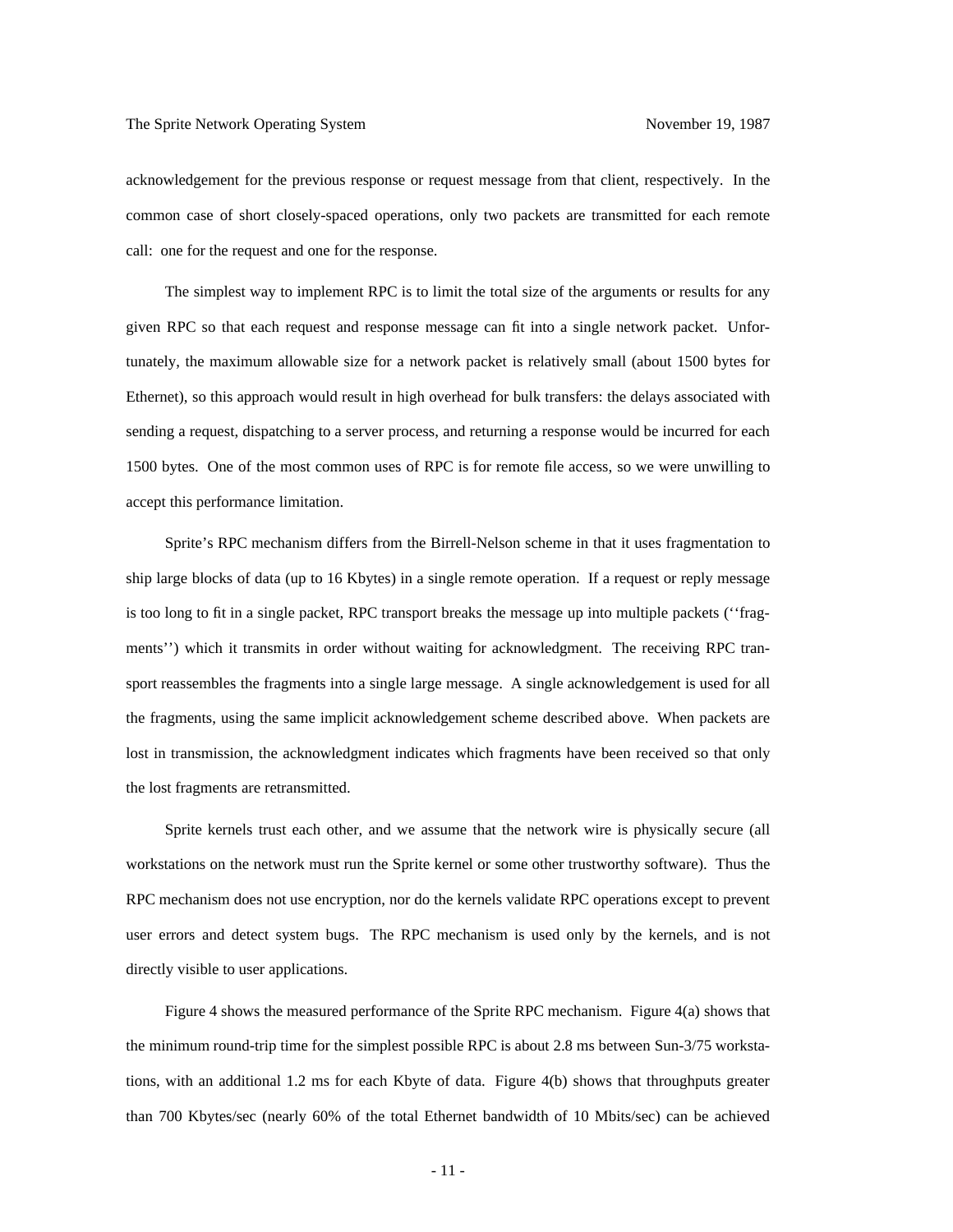

**Figure 4**. Measured performance of Sprite's RPC mechanism between Sun-3/75 workstations. The test consisted of one kernel invoking a remote procedure in another kernel, passing it the contents of a variable-size array as an argument. The called procedure returned immediately. (a) shows the roundtrip time for an individual RPC as a function of the amount of data passed to the remote procedure, and (b) shows the throughput when repeated RPCs are made. Larger transfers, which use fragmentation on 1500-byte boundaries, are most efficient. The jumps in the curves occur at the points where additional packets become necessary.

between two workstations if each RPC transfers a large amount of data. Without fragmentation (at most 1500 bytes transmitted per RPC) the throughput is reduced by more than a factor of two. The measurements in Figure 4 are for operations between kernels. User-visible performance is slightly worse: for example, a user process can achieve a throughput of only 475 Kbytes/sec when it reads a file that is cached in the main memory of a remote server and the kernel makes 4-Kbyte RPC requests.

# **4. Managing the File Name Space** − **Prefix Tables**

In designing the Sprite file system for a network environment, we were particularly concerned about two implementation issues: how to manage the file name space in a way that simplifies system administration, and how to manage the file data in a way that provides high performance. Furthermore, we felt that it was important to provide easy administration and high performance without compromising users' ability to share files. This section discusses the naming issue, and Section 5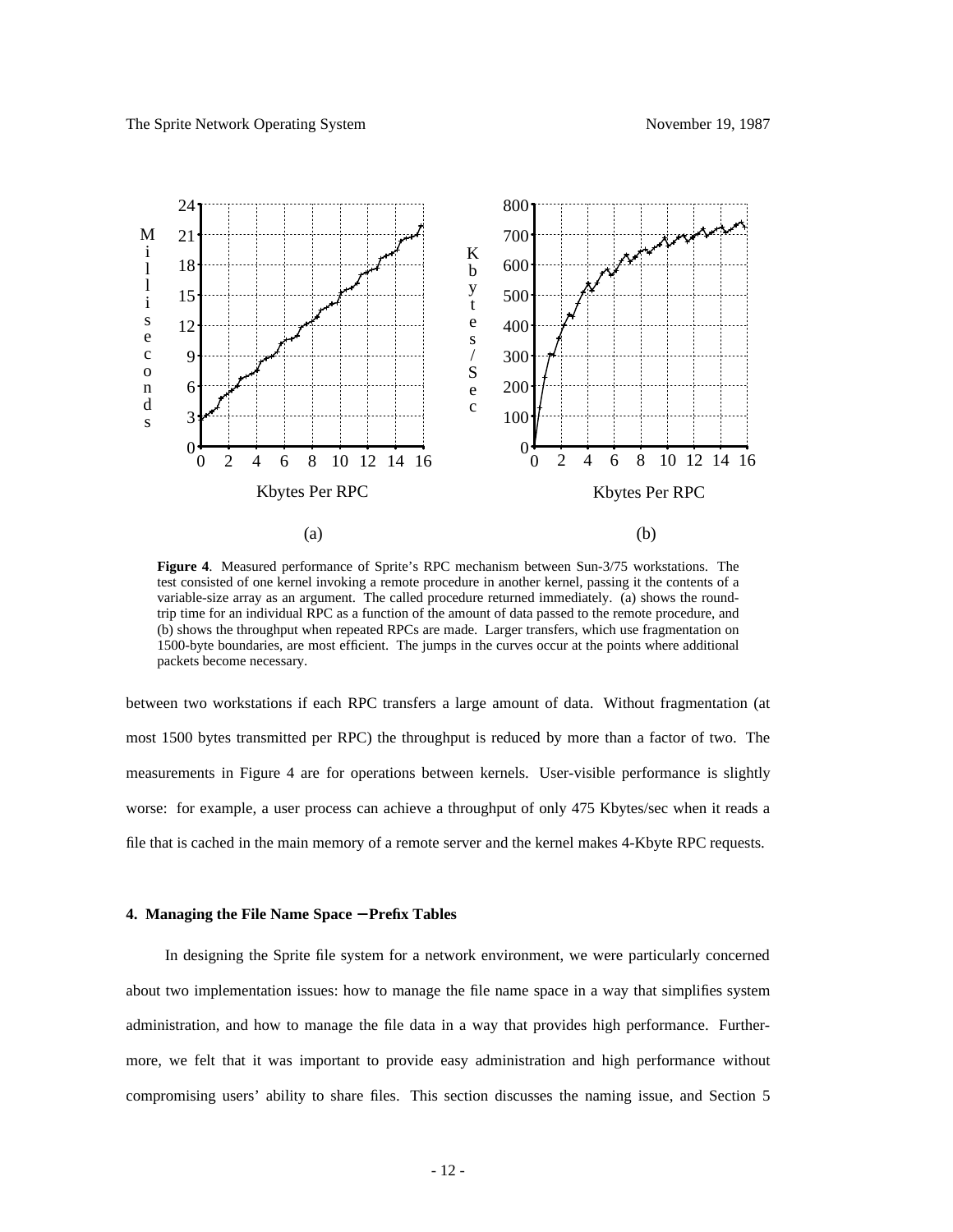discusses the performance issue.

To users, the Sprite file system is a single hierarchy, just as in time-shared UNIX. To system administrators, the file system is a collection of *domains*, which are similar to ''file sytems'' in UNIX.



**Figure 5**. Although the Sprite file system behaves as if it were a single hierarchy, as shown in (a), it is actually divided up into domains, as shown in (b). Each domain may be stored on a different server.

| Prefix     | Server                    | Token |
|------------|---------------------------|-------|
|            | X                         | 17    |
| /a         |                           | 63    |
| /d/        |                           | 44    |
| $\rm d/k/$ | $\mathcal{I}_\mathcal{L}$ |       |

**Table 1**. A prefix table corresponding to the domain structure of Figure 5. Prefix tables are loaded dynamically, so they need not hold complete file information at any given time.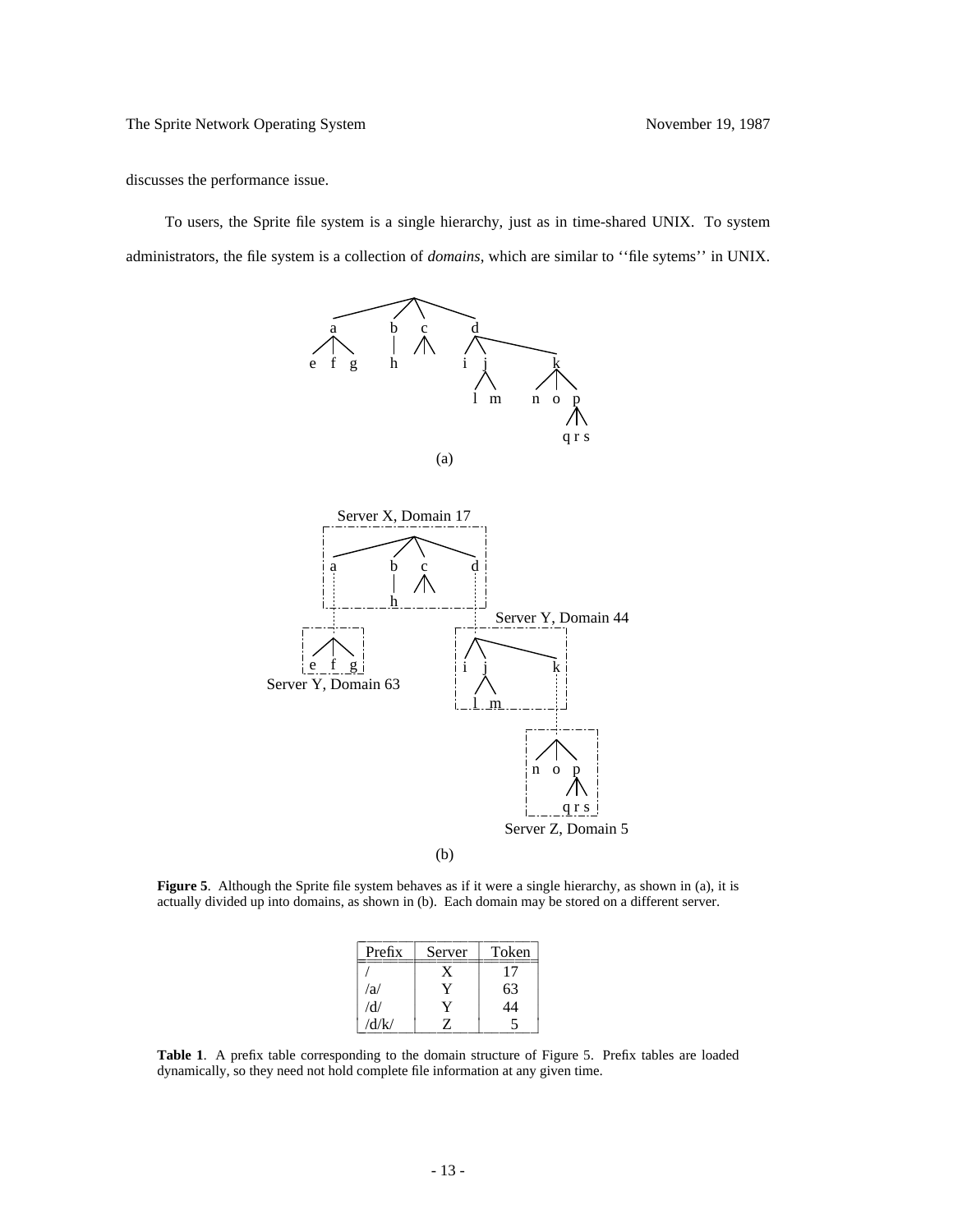Each domain contains a tree-structured portion of the overall hierarchy. The domains are joined into a single hierarchy by overlaying the leaves of some domains with the roots of other domains as illustrated in Figure 5. (In UNIX terms, the sub-domains are *mounted* on their parents; the leaves where mounting occurs, such as ''/a'' in Figure 5, are called *mount points*) As the operating system traverses the components of a file name during name lookup, it must move automatically from domain to domain in order to keep the domain boundaries from being visible to users.

The interesting naming issues are how to keep track of the domain structure and how to handle file names that cross domain boundaries. These issues are particularly interesting in a network environment where the domains may be stored on different servers and where the server configuration may change frequently. UNIX and most of its derivatives (such as NFS) use static *mount tables* to keep track of domains; the mount tables are established by reading a local configuration file at boottime. This makes it difficult for the systems to respond to configuration changes. In our NFS clusters, for example, any change to the domain structure typically requires each user to modify the configuration file on his or her workstation and reboot. Even in small clusters we have found that such changes occur distressingly often.

In Sprite, we use a more dynamic approach to managing the domain structure, which we call *prefix tables*. The kernel of each client machine maintains a private prefix table. Each entry in a prefix table corresponds to a domain; it gives the full name of the top-level directory in the domain (i.e., the common prefix shared by the names of all files in the domain), the name of the server on which that domain is stored, and an additional token to pass to the server to identify the domain (see Table 1). Prefix tables are not normally visible to user processes. The sections below describe how prefix tables are used during file name lookup and how they are created using a dynamic broadcast protocol.

## **4.1. Locating a File**

In Sprite, as in UNIX, application programs refer to files by giving either an *absolute path name* for the file (one starting at the file system root, such as ''/d/k/p/r'' in Figure 5), or a *relative path name*, which is interpreted starting at a previously-specified *working directory* (if the working directory is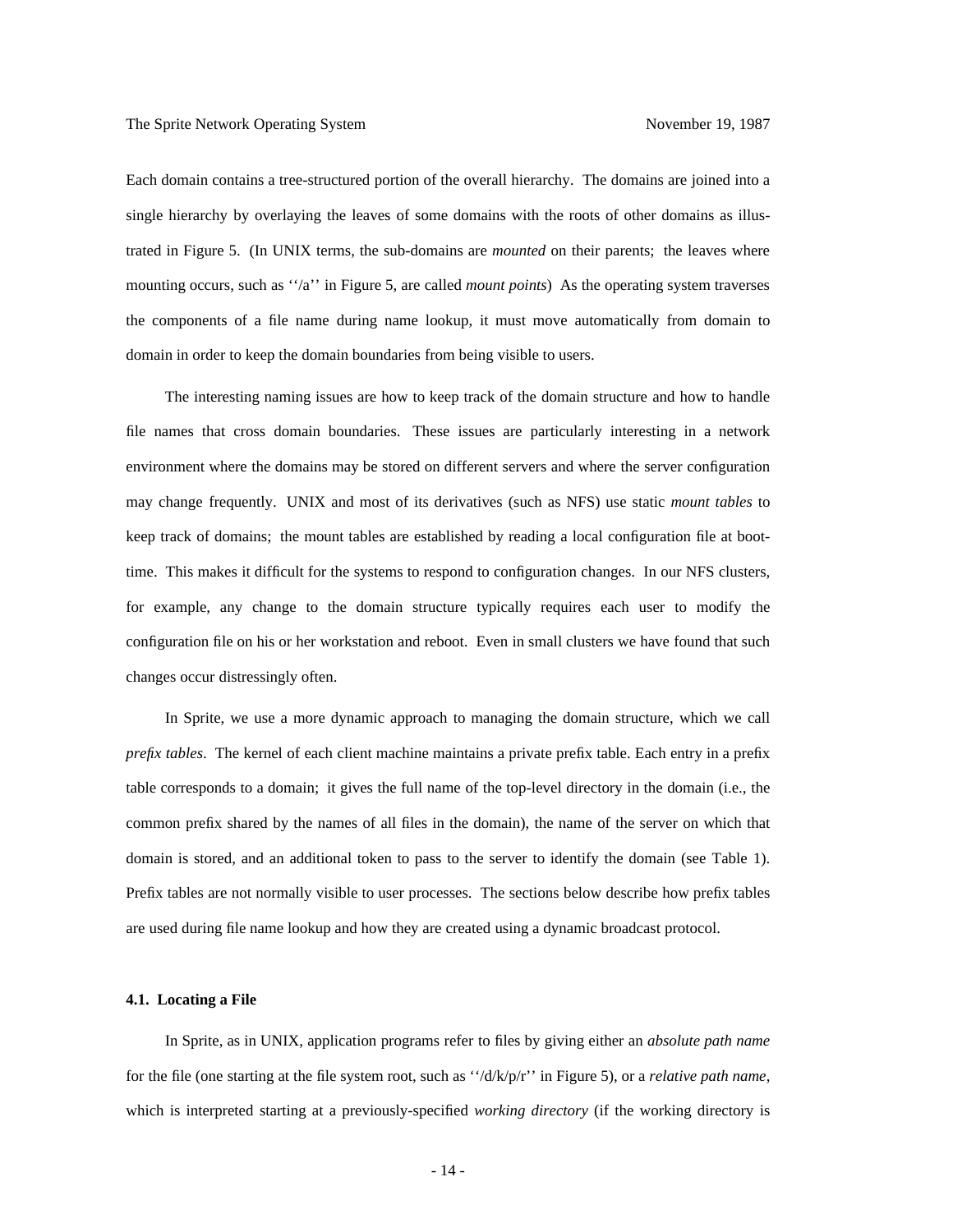''/d/k/p'' in Figure 5, then the relative name ''r'' refers to the same file as ''/d/k/p/r''). To lookup an absolute path name, a client kernel matches the name against all of the entries in its prefix table and chooses the entry with the longest matching prefix. In the example of Figure 5, the file name  $\frac{d}{dx}/\frac{d}{k}$  will match three entries in the table, of which the entry for server Z has the longest prefix. The client strips the prefix from the file name and uses the RPC facility to send the remainder of the name ( $\lq{p/r'}$ ) to the server, along with the token from the prefix table entry (5). The server uses the token to locate the root directory of the domain, looks up the remainder of the file name, and replies with a token identifying the file. The client can then issue read, write, and close requests by making RPCs to the server with the file's token.

Sprite handles working directories by opening the working directory and storing its token and server address as part of the process' state. When a file name is specified relative to the working directory, the client kernel uses the token and server address corresponding to the working directory rather than those from a prefix table entry. Thus absolute and relative path name lookups appear identical to the server.

There are several cases where the initial server that receives a file name cannot completely process the name. These correspond to situations where the file's name crosses a domain boundary. For example, "..." components in a name (which refer to the parent directory) could cause it to ascend back up the hierarchy and out the top of the domain, or the name could refer to a symbolic link containing an absolute file name for a different domain, or a relative path name could start at the current working directory and descend down into a new domain. In each of these cases, the initial server processes as many components of the file name as it can, then returns a new name to the client instead of a file token. The client takes the new name, processes it with its prefix table, and sends it to a new server. This process repeats until the name is completely resolved (see [14] for details).

The prefix approach bypasses the root domain (and its server) when looking up absolute names of files in non-root domains. Since a large fraction of all name lookups involve absolute path names, we expect this approach to reduce the load on the root server and increase the scalability of the system relative to schemes that require root server participation for every absolute path name. It may also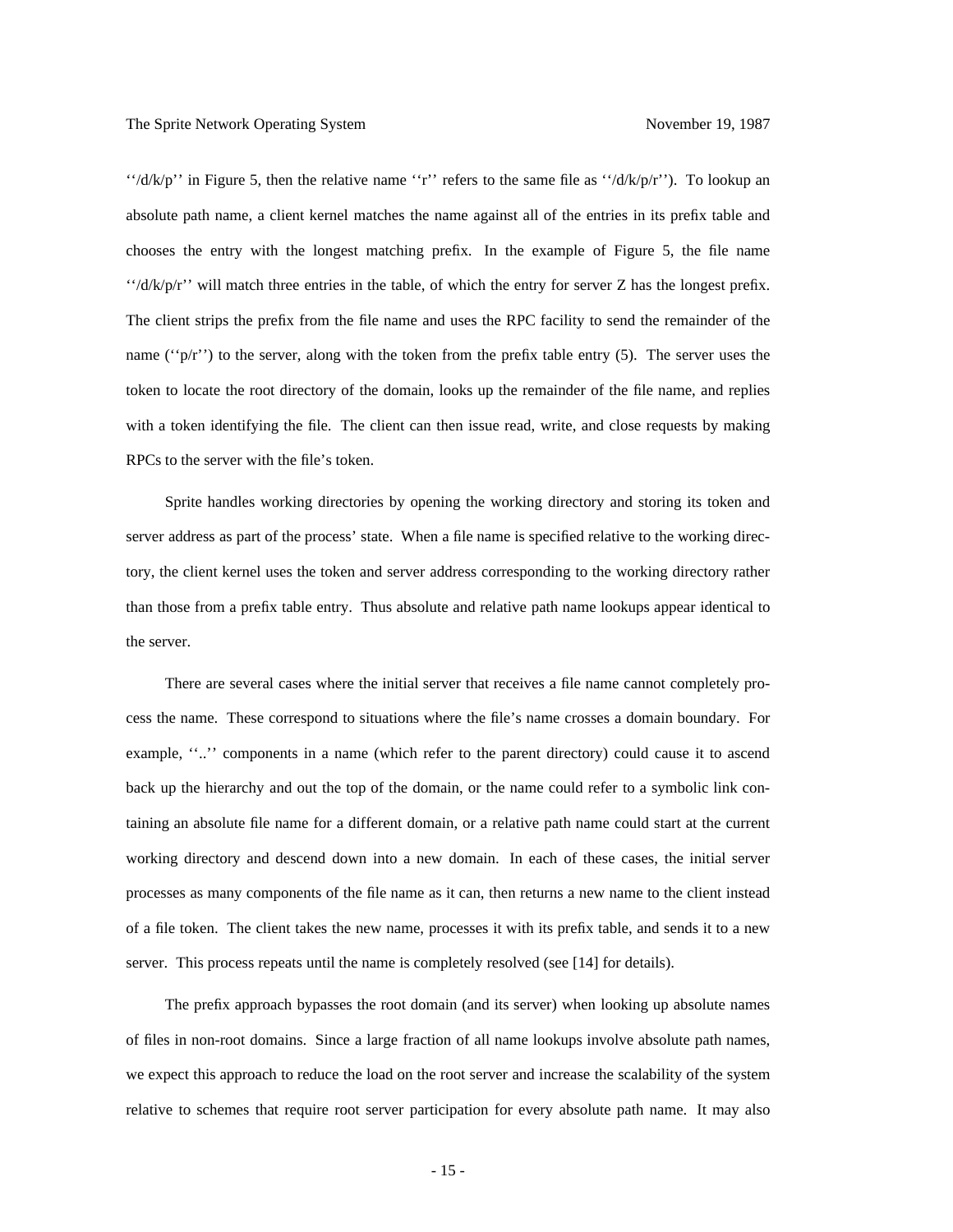permit the system to provide limited service even when the root server is down.

#### **4.2. Managing Prefix Tables**

One of the greatest advantages of prefix tables is that they are created dynamically and updated automatically when the system configuration changes. To add a new entry to its prefix table, a client broadcasts a prefix name to all servers. The server storing the domain replies with its address and the token corresponding to the domain. The client uses this information to create a new prefix table entry. Initially, each client starts out with an empty prefix table and broadcasts to find the entry for ''/''. As it uses more files, it gradually adds entries to its prefix table.

How does a client know when to add a new prefix to its table? The file at the mount point for each domain is a special link called a *remote link*, which identifies the file as the mount point for a new domain. For example, in Figure 5 the file "/d/k'' in Server Y's domain is a remote link. A remote link is similar to a symbolic link in that it stores a file name; for remote links, this is the prefix name (i.e., the file's absolute name). Whenever a remote link is encountered in file name lookup, the server returns to the client the prefix name and the remainder of the name being looked up. The client uses the broadcast protocol to make a new prefix table entry and then reprocesses the remainder of the name. Remote links do not store any network address information; they simply indicate the presence of a domain somewhere. This feature permits the system to adapt quickly to changes in configuration.

Prefix table entries are treated as hints and are adjusted automatically as the system configuration changes. When a client sends an open request to a server, it is possible for the request to fail with a timeout (if the server has crashed) or with a rejection (if the server no longer stores the domain). In either case, the client invalidates the prefix table entry for the domain and rebroadcasts. If the domain has moved, the new server will respond to the rebroadcast and the client will establish a new prefix table entry and retry the open; in this case the change of configuration will be invisible to user processes. If the server has crashed, then the broadcast will timeout; each additional open will also broadcast and timeout. During the time the server is down, user processes will receive errors analogous to ''disk off-line'' errors in time-shared UNIX. Eventually the domain will become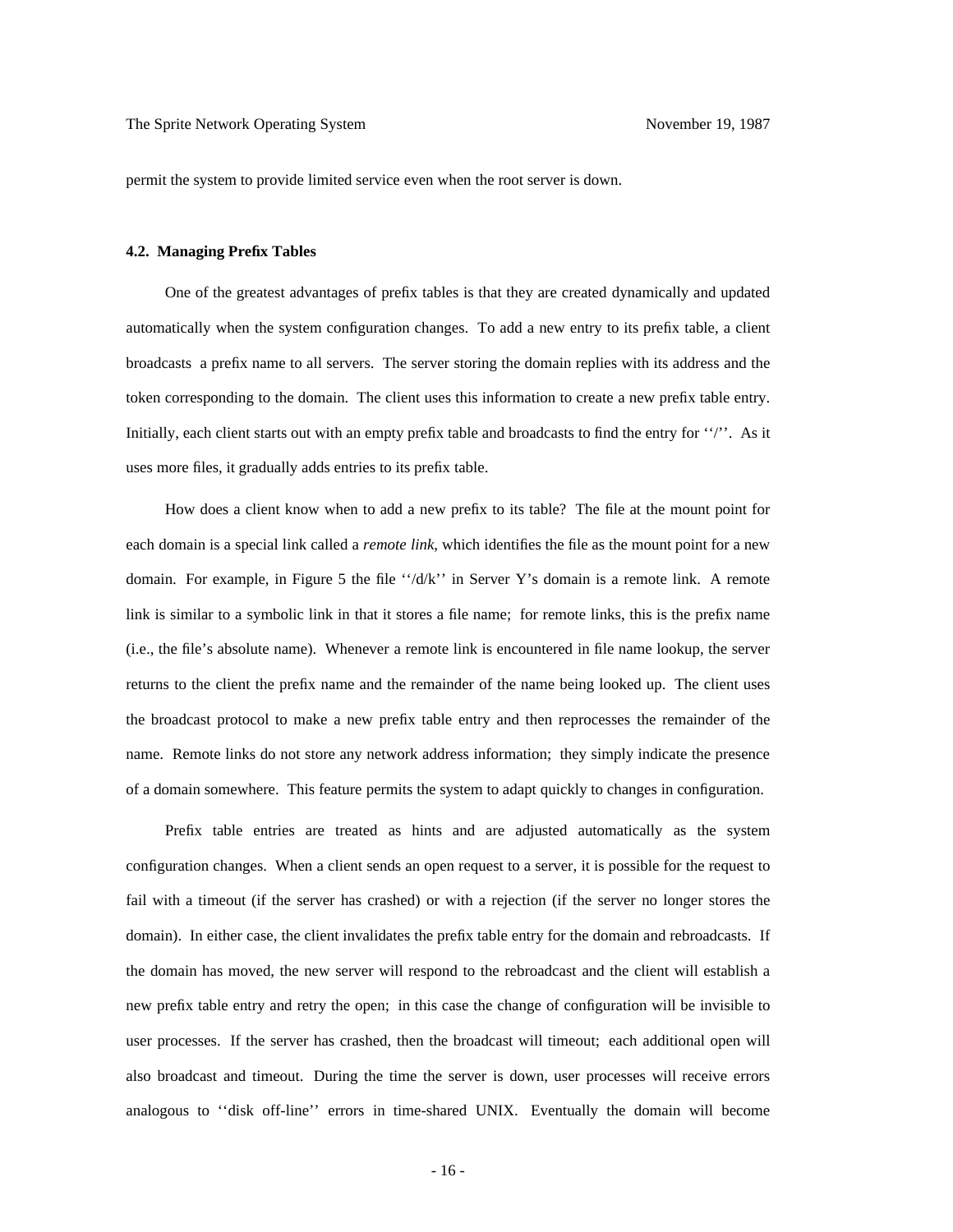available again, and the next open will re-establish the prefix table entry. To add a new domain to the file system, all that is needed is to add a remote link at the mount point for the domain and arrange for the server to respond to requests.

# **5. Managing File Data** − **Client and Server Caches**

The Sprite file system is implemented using large caches of recently-used file blocks stored in the main memories of both clients and servers. The caches provide two benefits, which are especially important when most of the workstations are diskless. First, the caches improve file system performance by eliminating disk accesses and network transactions. Second, they reduce the loading on the network and the servers, which increases the scalability of the system. Sprite's caches use a consistency protocol that allows applications on different workstations to share files just as if they were running on a single time-sharing system.

#### **5.1. Basic Cache Design**

Each client and server workstation maintains a large cache of recently-accessed file blocks, as shown in Figure 6. The caches are organized on a block basis, rather than a whole-file basis as in the Andrew file system [5], and are stored in main memory rather than on a local disk. Blocks are currently 4 Kbytes. Each block in the cache is identified by a token for a file and a block location within the file. When the **Fs Read** kernel call is invoked to read a block of a file, the kernel first checks its cache and returns the information from the cache if it is present. If the block is not in the cache, then the kernel reads it from disk (if the file is on a local disk), or requests it from a server; in either case, the block is added to the cache, replacing the least-recently-used block. If the block is requested from a server, the server checks its own cache before issuing a disk I/O and adds the block to its cache if the block was not there already.

File writes are handled in Sprite using a *delayed-write* approach. When an application issues an **Fs\_Write** kernel call, the kernel simply writes the block into its cache and returns to the application. The block is not written through to the disk or server until either it is ejected from the cache or 30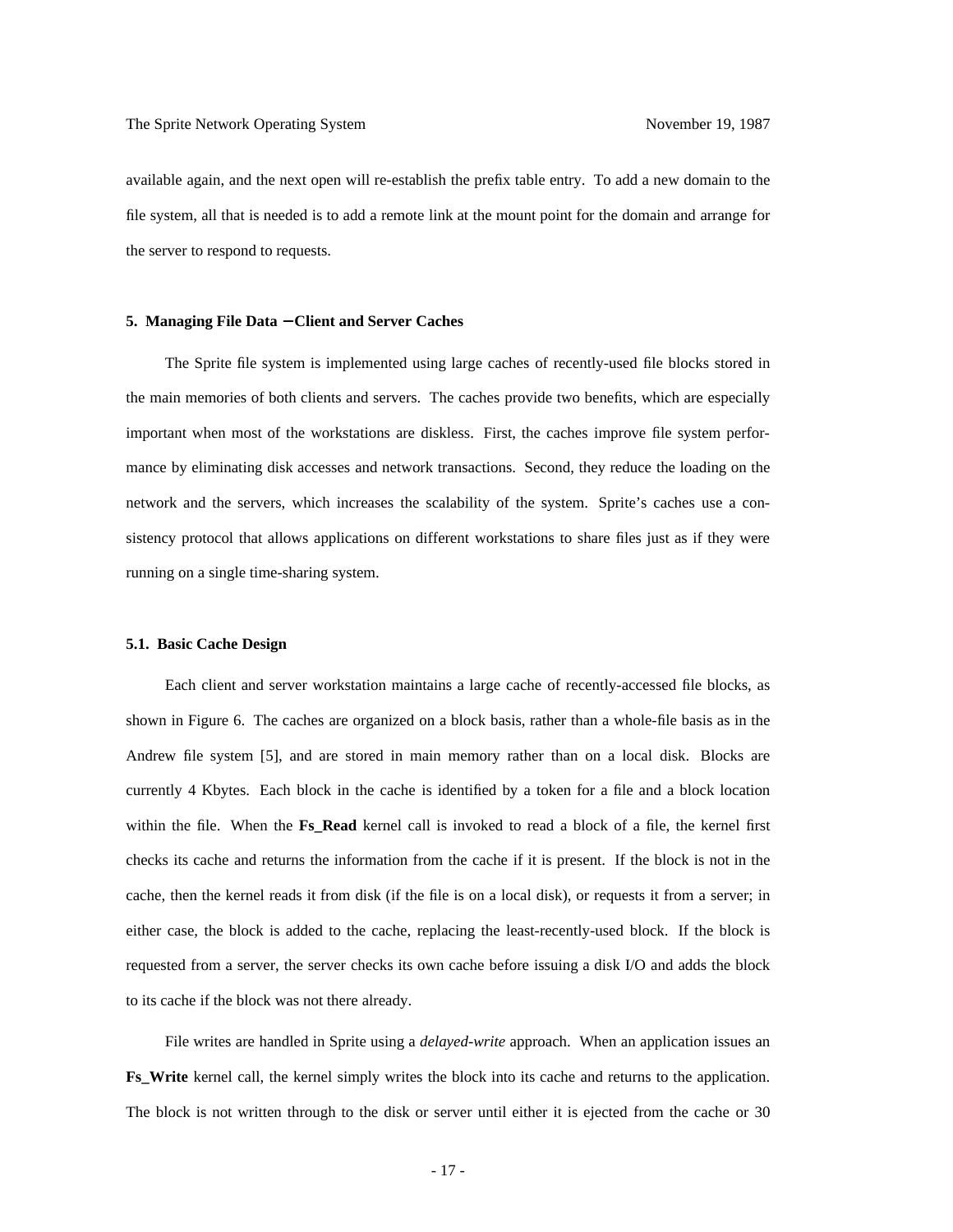

Figure 6. Caches in the Sprite file system. When a process makes a file access, it is presented first to the cache of the process's workstation (''file traffic''). If not satisfied there, the request is passed either to a local disk, if the file is stored locally (''disk traffic''), or to the server where the file is stored (''server traffic''). Servers also maintain caches in order to reduce their disk traffic.

seconds have elapsed since the block was last modified. This policy is similar to the one used in timeshared UNIX; it means some recent work may be lost in a system crash, but it provides much higher performance to applications than a policy based on write-through, since the application can continue without waiting for information to be flushed to disk. For applications with special reliability requirements, Sprite provides a kernel call to flush one or more blocks of a file to disk.

# **5.2. Cache Consistency**

When clients cache files, a consistency problem arises: what happens if one client modifies a file that is cached by other clients? Can subsequent references to the file by the other clients return ''stale'' data? Most network file systems, such as Sun's NFS, provide only limited guarantees about consistency. In NFS, for example, other clients with the file open may see stale data until they close the file and re-open it. Sprite guarantees consistency: each **Fs\_Read** kernel call always returns the most up-to-date data for a file, regardless of how the file is being used around the network. This means that application programs will have the same behavior running on different workstations under Sprite as they would if they were all running on a single time-shared UNIX system.

To simplify the implementation of cache consistency, we considered two separate cases. The first case is *sequential write-sharing*, where one workstation modifies a file and another workstation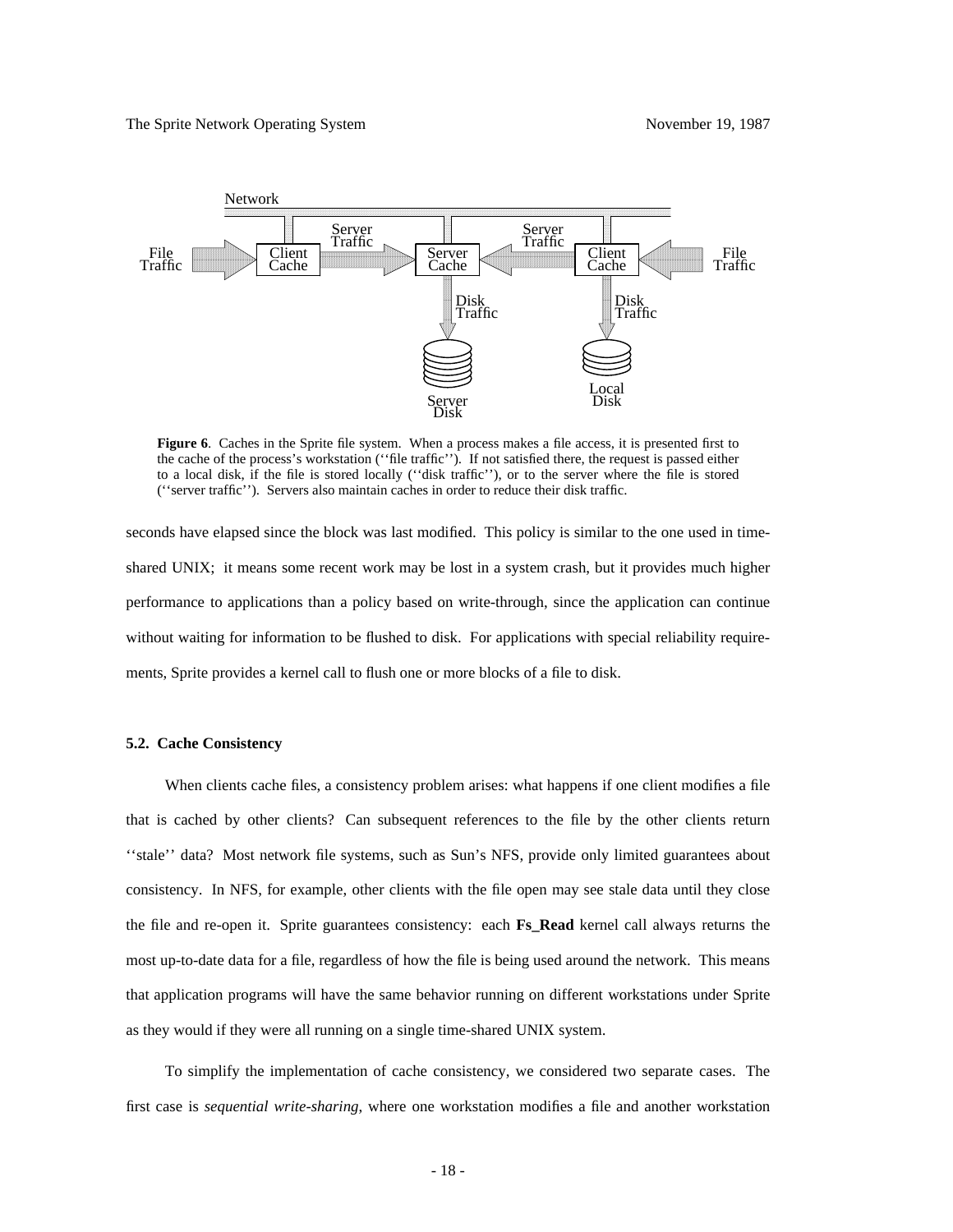reads it later, but the file is never open on both workstations at the same time. We expect this form of write-sharing to be the most common one. The second case is *concurrent write-sharing*, where one workstation modifies a file while it is open on another workstation. Our solution to this situation is more expensive, but we do not expect it to occur very often.

Sprite handles sequential write-sharing using version numbers. When a client opens a file, the server returns the current version number for the file, which the client compares to the version number associated with its cached blocks for the file. If they are different, the file must have been modified recently on some other workstation, so the client discards all of the cached blocks for the file and reloads its cache from the server when the blocks are needed. The delayed-write policy used by Sprite means that the server doesn't always have the current data for a file (the last writer need not have flushed dirty blocks back to the server when it closed the file). Servers handle this situation by keeping track of the last writer for each file; when a client other than the last writer opens the file, the server forces the last writer to write all its dirty blocks back to the server's cache. This guarantees that the server has up-to-date information for a file whenever a client needs it.

For concurrent write-sharing, where the file is open on two or more workstations and at least one of them is writing the file, Sprite disables client caching for that file. When the server receives an open request that will result in concurrent write-sharing, it flushes dirty blocks back from the current writer (if any), and notifies all of the clients with the file open that they should not cache the file anymore. Cache disabling is done on a file-by-file basis, and only when concurrent write-sharing occurs. A file may be cached simultaneously by several active readers.

There are two potential disadvantages to Sprite's cache consistency mechanism. First, it results in substantially slower file access when caching has been disabled. Fortunately, measurements and simulations in [8] and [9] show that files tend to be open only for short periods of time and are rarely write-shared, so that cache disabling will not occur often. Second, the Sprite approach depends on the fact that the server is notified whenever a file is opened or closed. This prohibits performance optimizations (such as name caching) in which clients open files without contacting the files' servers. Our benchmark results in [8] suggest that such optimizations would only provide small additional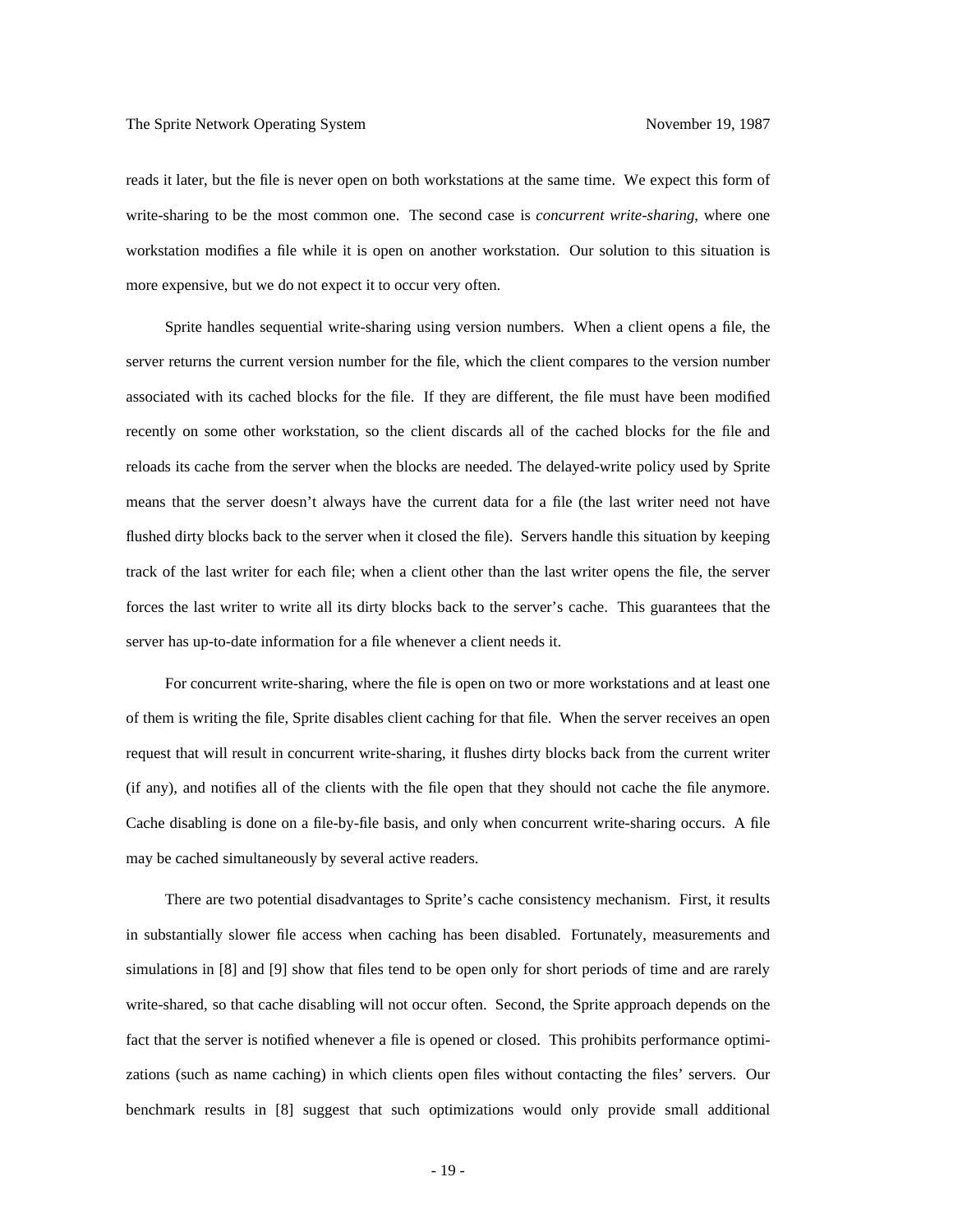performance improvements.

It is important to distinguish between consistency and correct synchronization. Sprite's mechanism provides consistency: each read will return the most up-to-date data. However, the cache consistency mechanism will not guarantee that applications perform their reads and writes in a sensible order. For this, applications must synchronize their actions on the file using the **Fs\_Lock** system call or other available communication mechanisms. The cache consistency provided by Sprite simply eliminates the network issues and reduces the problem to what it was on time-sharing systems.

# **5.3. File System Performance**

We ran a series of file-intensive benchmark programs on Sun-3/75 workstations in order to measure the benefits of caching. A single Sun-3/180 file server was used for all I/O and paging traffic



**Figure 7**. Client degradation and network traffic as a function of maximum client cache size, for diskless Sun-3/75's with client caches using an unloaded Sun-3/180 file server. For each point the cache size was allowed to vary (as described in Section 6) up to the given maximum. Figure (a) plots degradation, which is the additional time required by a diskless workstation to complete the benchmark, relative to the time to complete the benchmark with a local disk and 4-Mbyte cache. Figure (b) plots network traffic, including bytes transmitted in packet headers and control packets as well as file data. See [8] for a description of the benchmarks.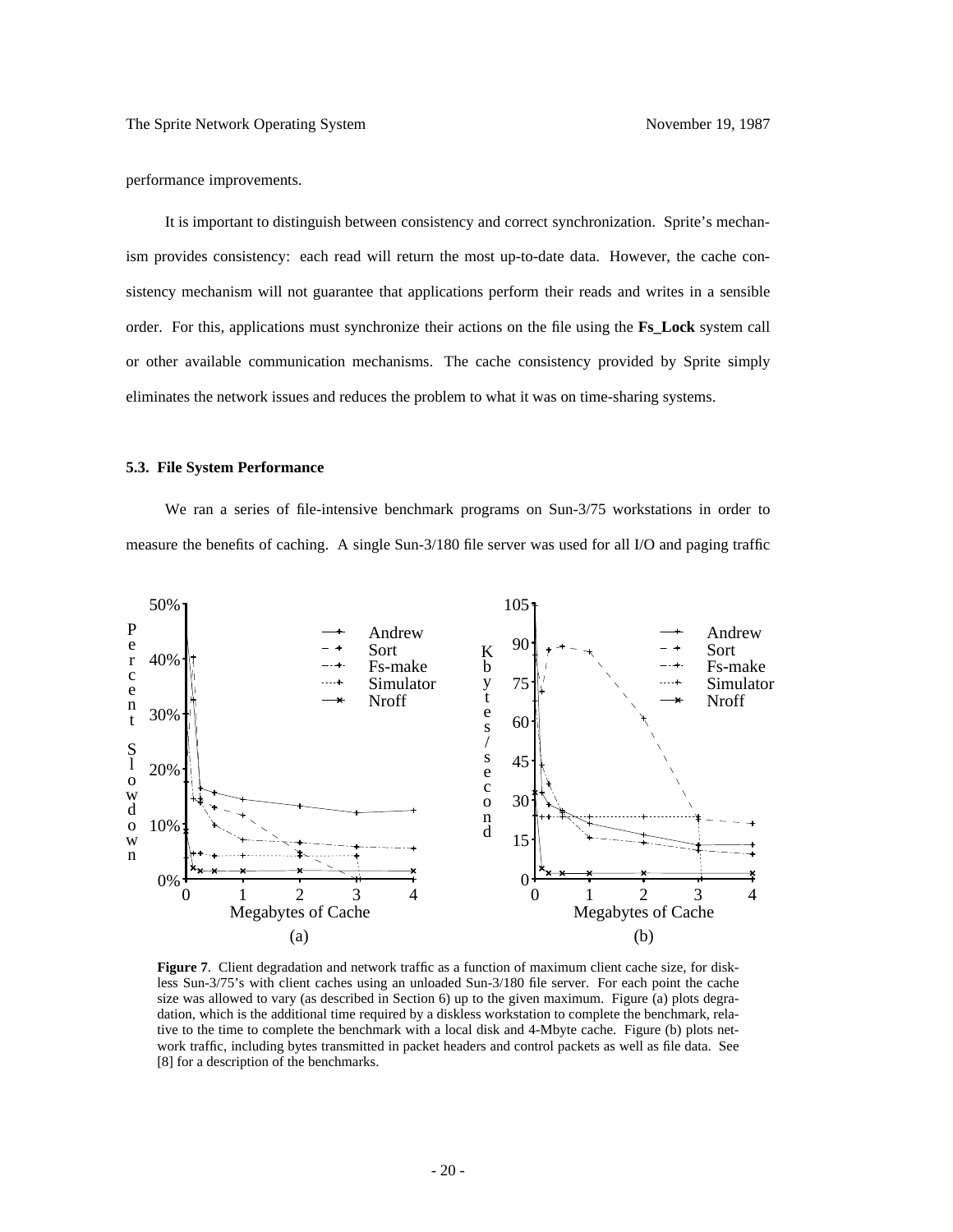from the clients. Because the benchmarks do not involve file sharing, they do not measure the overheads associated with cache consistency. This section presents only summary results; for descriptions of the benchmarks and additional performance measurements, see [8].

Figure 7 shows that with caches of a few megabytes, diskless workstations can achieve performance within 1% to 12% of workstations with local disks, whereas without caches the diskless workstations typically run 10% to 40% more slowly than workstations with disks. It also shows that client caching reduces network traffic by a factor of four or more. Without client caching, we believe that the 10-Mbit/sec. bandwidth of Ethernet will be a major bottleneck for next-generation workstations with 5 to 10 MIPS of processing power (e.g., SPUR or the Sun-4 family). Even with client caching, faster networks will be needed to support the next generation of workstations after that. Figure 8 shows that client caching reduces the load on servers by about a factor of two in comparison to systems without client caching, and suggests that a single server can support ten or more active clients



**Figure 8**. Effects of server contention when multiple diskless clients ran the most intensive benchmark (Andrew) simultaneously on different files using Sun-3/75 workstations. Andrew was written by M. Satyanarayanan [5]; it is a composite benchmark that includes directory searches, file copying, version checking, and compilation. Figure (a) shows additional time required by each diskless client to complete the benchmark, relative to a single client running with local disk and cache. Figure (b) shows server CPU utilization. When client caches were enabled, they were allowed to grow up to 4 Mbytes in size.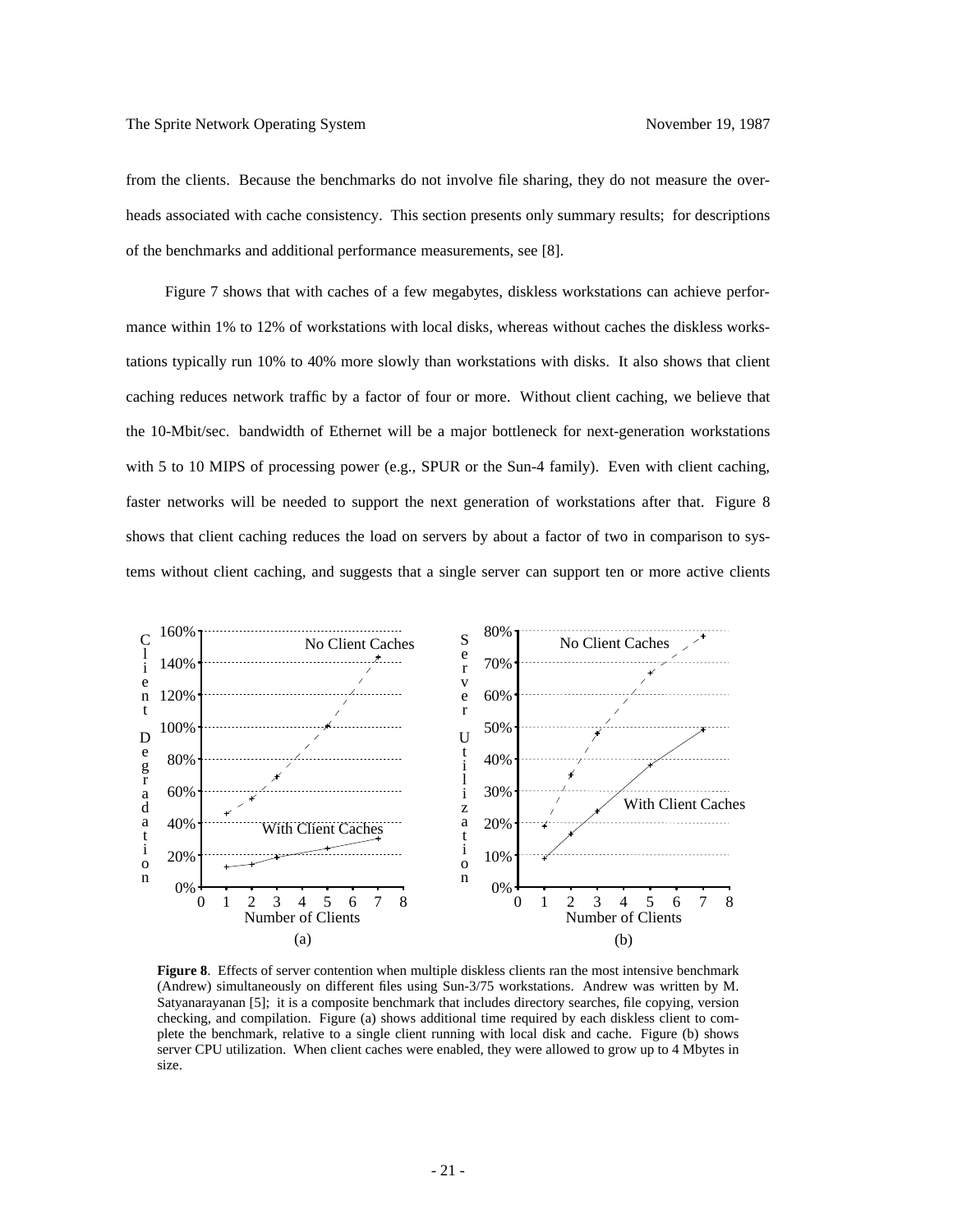without excessive performance degradation. Normal users are rarely as active as the benchmark in Figure 8: references [5] and [8] estimate that one instance of the benchmark presents a load equivalent to at least five average users. This suggests that a Sun-3/180 Sprite file server can support at least 50 user workstations.

In comparisons with Sun's NFS, the Andrew benchmark completed 30% faster under Sprite than under NFS, and generated only about one-fourth of the server load of NFS. Since our NFS servers can support 10-20 clients, the NFS comparison supports our estimate of at least 50 clients per Sprite file server. See [8] for more information on the NFS comparison.

# **6. Virtual Memory**

Sprite's implementation of virtual memory is traditional in many respects. For example, it uses a variation on the ''clock'' algorithm for its page replacement mechanism, and provides shared readwrite data segments using a straightforward extension of the mechanism that provides shared read-only code in time-shared UNIX. These and other aspects of the virtual memory system are described in detail in [7]. This section focusses on three aspects of the virtual memory implementation where we intentionally deviated from UNIX in order to make better use of networks and large physical memories. First, Sprite uses ordinary files for backing storage in order to simplify process migration, to share backing storage between workstations, and to capitalize on server caches. In addition, Sprite provides ''sticky segments'' and a dynamic tradeoff of physical memory between the virtual memory system and the file cache; these mechanisms were implemented in order to make the best possible use of physical memory as a cache for programs and files.

# **6.1. Backing Storage**

Backing storage is the portion of disk used to hold pages that have been swapped out of physical memory. Most versions of UNIX use a special disk partition for backing storage and manage that partition with special algorithms. In networked UNIX systems, each machine has its own private disk partition for backing storage. In contrast, Sprite uses ordinary files, stored in the network file system,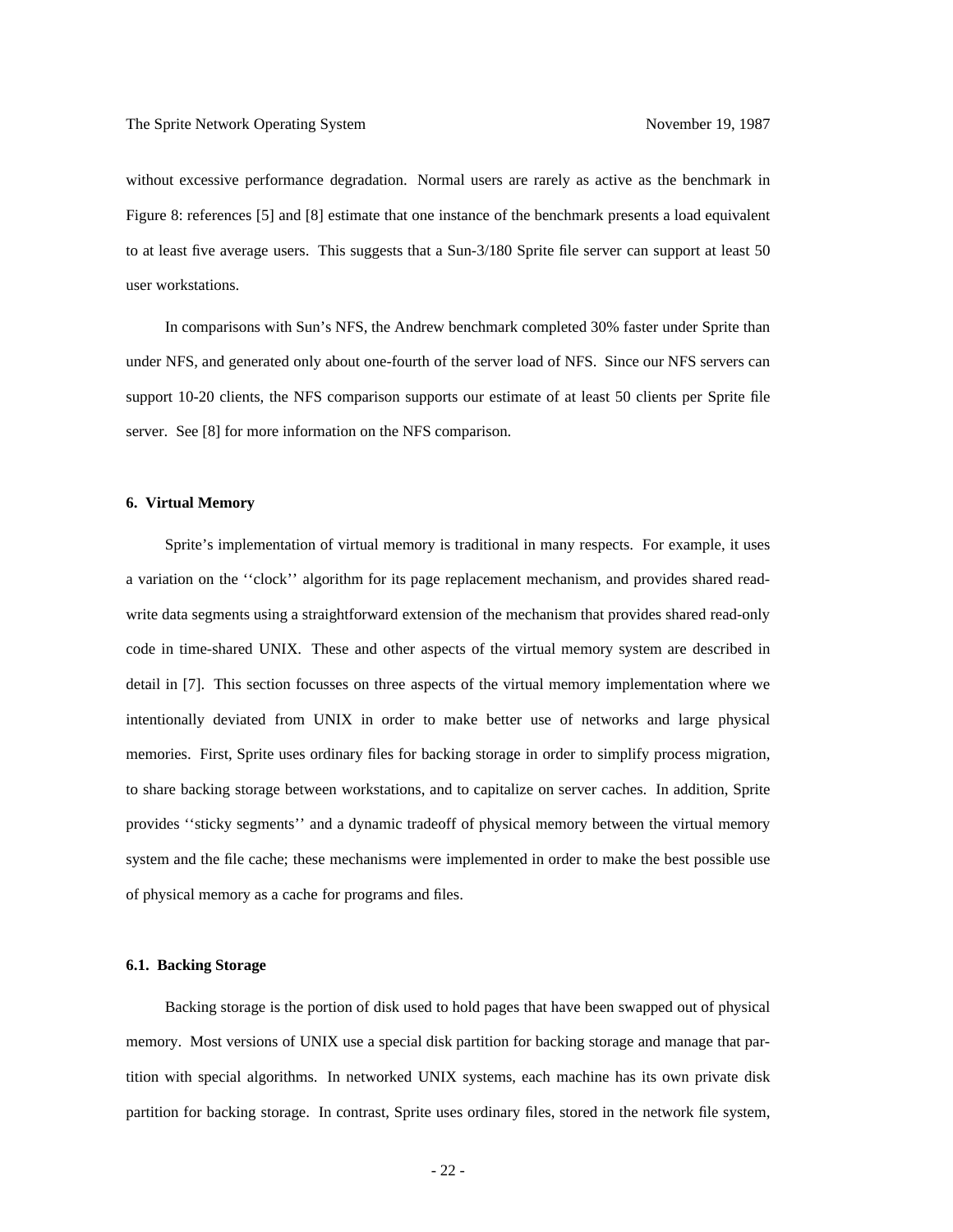

**Figure 9**. Sprite's paging structure. Code is paged in on-demand from the process's object file; since code is read-only, it need not be written to backing storage and can be re-loaded from the object file when needed. An ordinary file is used to back each of the data and stack segments. Initialized portions of the data segment are read in from the object file on first reference, then written to the backing file during page replacement and re-used from there. For the stack segment and the uninitialized portions of the data segment, pages are filled with zeros on first reference, then paged to and from the backing files.

for backing storage. A separate backing file is used for each data and stack segment, as illustrated in Figure 9. Each workstation is assigned a separate directory in which to create backing files for its processes.

There are several advantages to paging from files. First, it simplifies the implementation of virtual memory by re-using the existing file mechanisms. Second, it provides flexibility not present when each machine uses a private partition for backing storage. Many workstations may store their backing files in the same file system domain; this results in more efficient use of disk space than schemes based on statically-allocated private partitions. The network file system also makes it easy for backing files to be allocated either on local disks or remote servers, and simplifies the implementation of process migration by making all the backing files accessible to all the workstations (see Section 7 below).

Backing files also have interesting performance consequences. In Sprite, remote backing files are cached in the main memories of servers, just like all other files. Our initial measurements show that a client can read random pages from a file in the server's cache faster than from a local disk, which means that a server with a large cache may provide better paging performance than a local disk. We think that CPU and network speeds are likely to increase at a much faster rate than disk speeds over the next few years, which will make remote paging to/from a server's cache even more attractive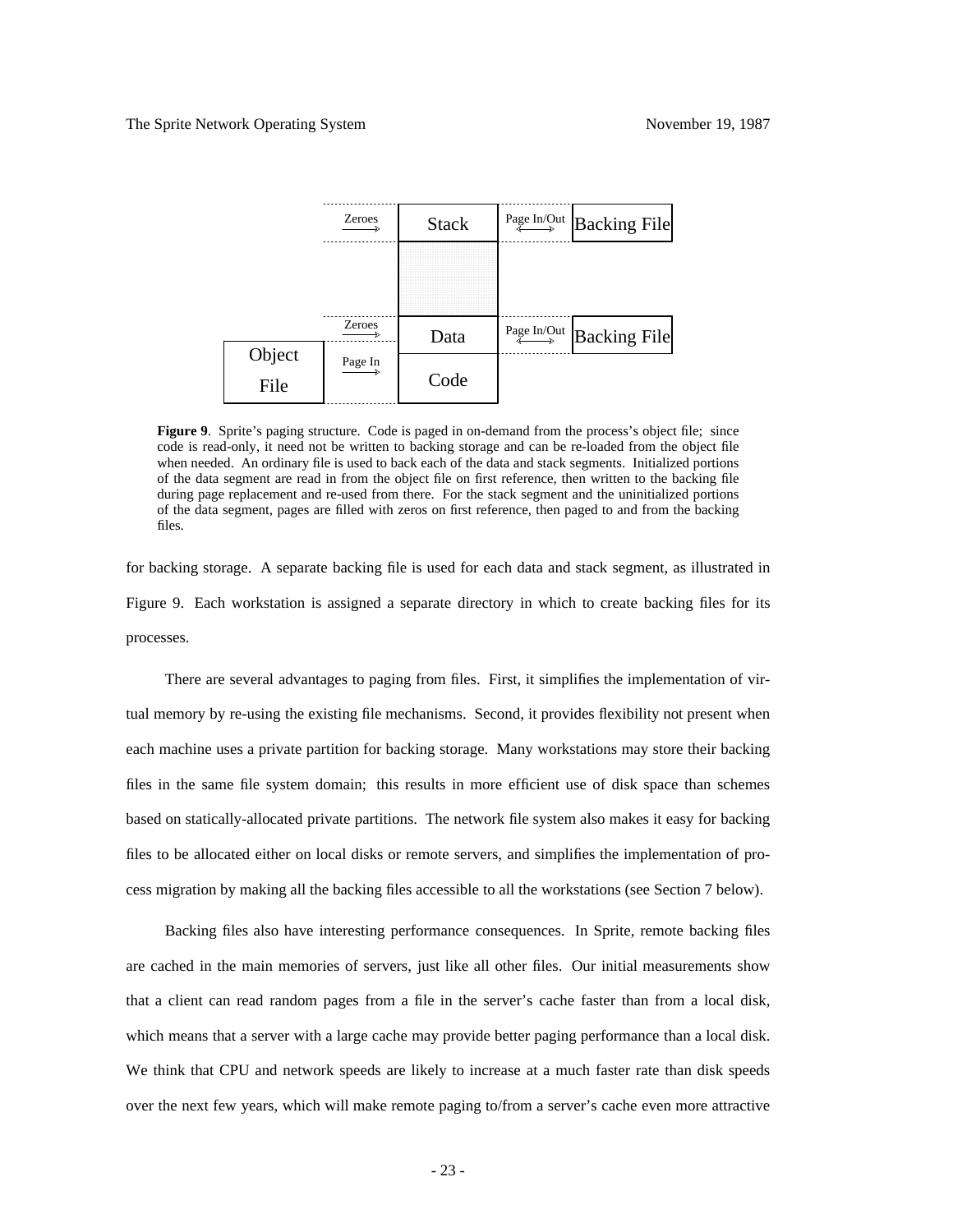in the future.

#### **6.2. Sticky Segments**

When a program starts execution, the pages in its code and data segments are loaded on-demand from the program's object file when page faults occur. In order to reduce this cost for programs that are invoked frequently, Sprite keeps the code pages of a program in memory even after the program exits. The pages remain in memory until they are replaced using the normal clock mechanism. We call this mechanism *sticky segments*. If the same object file is re-invoked, then the new process can be started more quickly by re-using the sticky segment. If the object file is modified between executions, then the sticky segment will be discarded on the next execution. Data and stack segments are modified during execution, so they cannot be retained after the process completes.

#### **6.3. Double-Caching**

Double-caching (caching the same block of a file in two different places in memory) is a potential issue because the virtual memory system is a user of the file system. A naive implementation might cause pages being read from backing files to end up in both the file cache and the virtual memory page pool; pages being eliminated from the virtual memory page pool might simply get moved to the file cache, where they would have to age again before being sent to the server. To avoid these inefficiencies, the virtual memory system bypasses the local file cache when reading and writing backing files. A similar problem occurs when demand-loading code from its executable file. In this case, the pages may already be in the file cache (e.g., because the program was just recompiled). If so, the page is copied to the virtual memory page pool and the block in the file cache is given an infinite age so that it will be replaced before anything else in memory. The sticky segment mechanism will cache the page in the virtual memory system, so it isn't necessary to keep it in the file cache as well. For the portions of object files corresponding to data pages, Sprite permits double-caching in order to provide faster startup of programs (the dirty data pages are discarded on program exit, but clean ones can be quickly re-loaded from the file cache).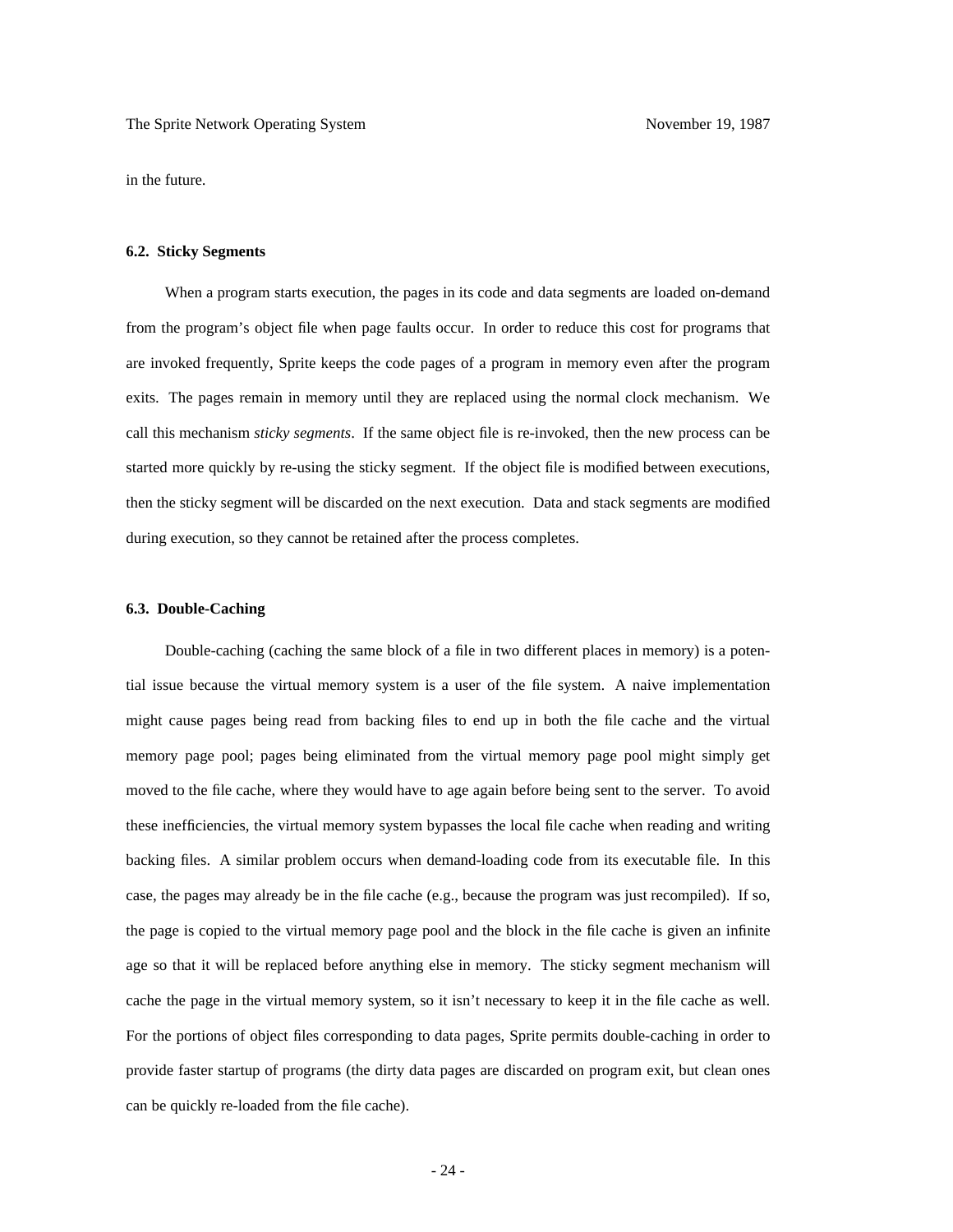Although the virtual memory system bypasses its local file cache when reading and writing backing files, the backing files *will* be cached on servers, as described in Section 6.1 above. This makes servers' memories into an extended main memory for their clients. Servers do not cache backing files for their own processes, since this would constitute double-caching; they only cache backing files for their clients.

#### **6.4. VM-FS Negotiation**

The virtual memory system and file system have conflicting needs for physical memory. File system performance is best when the file cache is as large as possible, while virtual memory performance will be best when the file cache is as small as possible so that most of the physical memory may be used for virtual memory. In order to get the best overall performance, Sprite allows the file cache on each workstation to grow and shrink in response to changing demands on the machine's virtual memory and file system. This is accomplished by having the two modules negotiate over physical memory usage. The result is that small I/O-intensive programs, like compilers, may use almost all of memory for a file cache, while large CPU-bound programs may use almost all of memory for their virtual address spaces.

The file system and the virtual memory system manage separate pools of physical memory pages. Each module keeps an approximate time-of-last-access for each page (using different techniques in each module). Whenever either module needs additional memory (because of a page fault or a miss in the file cache), it compares the age of its oldest page with the age of the oldest page from the other module, replacing whichever is older. This allows memory to flow back and forth between the virtual memory page pool and the file cache, depending on the needs of the current applications.

We also considered more centralized approaches to trading off physical memory between the virtual memory page pool and the file cache. One possibility would be to access all information through the virtual memory system. To access a file, it would first be mapped into a process's virtual address space and then read or written just like virtual memory, as in Apollo's Aegis system [6] or Mach[1]. This approach would eliminate the file cache entirely; the standard page replacement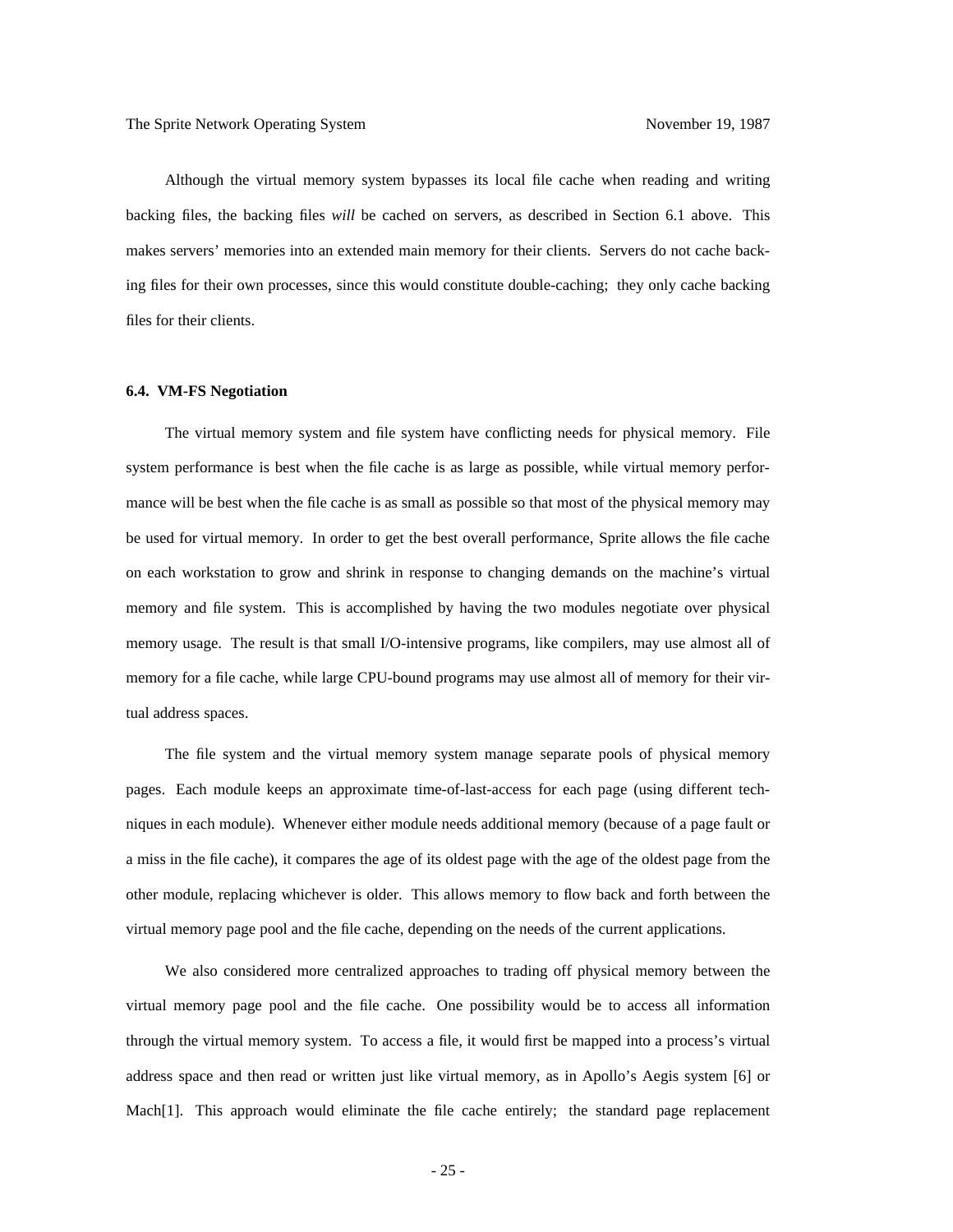mechanisms would automatically balance physical memory usage between file and program information. We rejected the mapped-file approach for several reasons, the most important of which is that it would have forced us to use a more complicated cache consistency scheme. A mapped-file approach requires a file's pages to be cached in a workstation's memory before they can be accessed, so we would not have been able to implement cache consistency by refusing to cache shared files. A second reason for rejecting the mapped-file approach is that we wished to retain the UNIX notion that I/O devices and files are accessed in exactly the same fashion; a mapped-file framework, with the assumed ability to access bytes in random order, does not seem natural for device I/O, which is most often sequential.

# **7. Process Migration**

Sprite's implementation of process migration differs from other implementations such as those in the V System [12], Accent [15], or LOCUS [10] in two major ways. The first difference is the way in which the virtual memory of a process is transferred between machines, and the second difference is the way in which migration is made transparent to the migrated process.

The simplest approach to process migration is:

- [1] ''Freeze'' the process (prevent it from executing any more).
- [2] Transfer its state to the new machine, including registers and other execution state, virtual memory, and file access.
- [3] ''Unfreeze'' the process on its new machine, so that it may continue executing.

The virtual memory transfer is the dominant cost in migration, so various techniques have been applied to reduce it. For example, V uses *pre-copying*, where the process continues executing while its memory is transferred; then the process is frozen and any pages that have been modified are recopied. Accent uses a ''lazy'' approach to copying, where the virtual memory image is left on the old machine and transferred to the new machine one page at a time when page faults occur. LOCUS checks for a read-only code segment and re-opens it on the new machine, rather than copying it from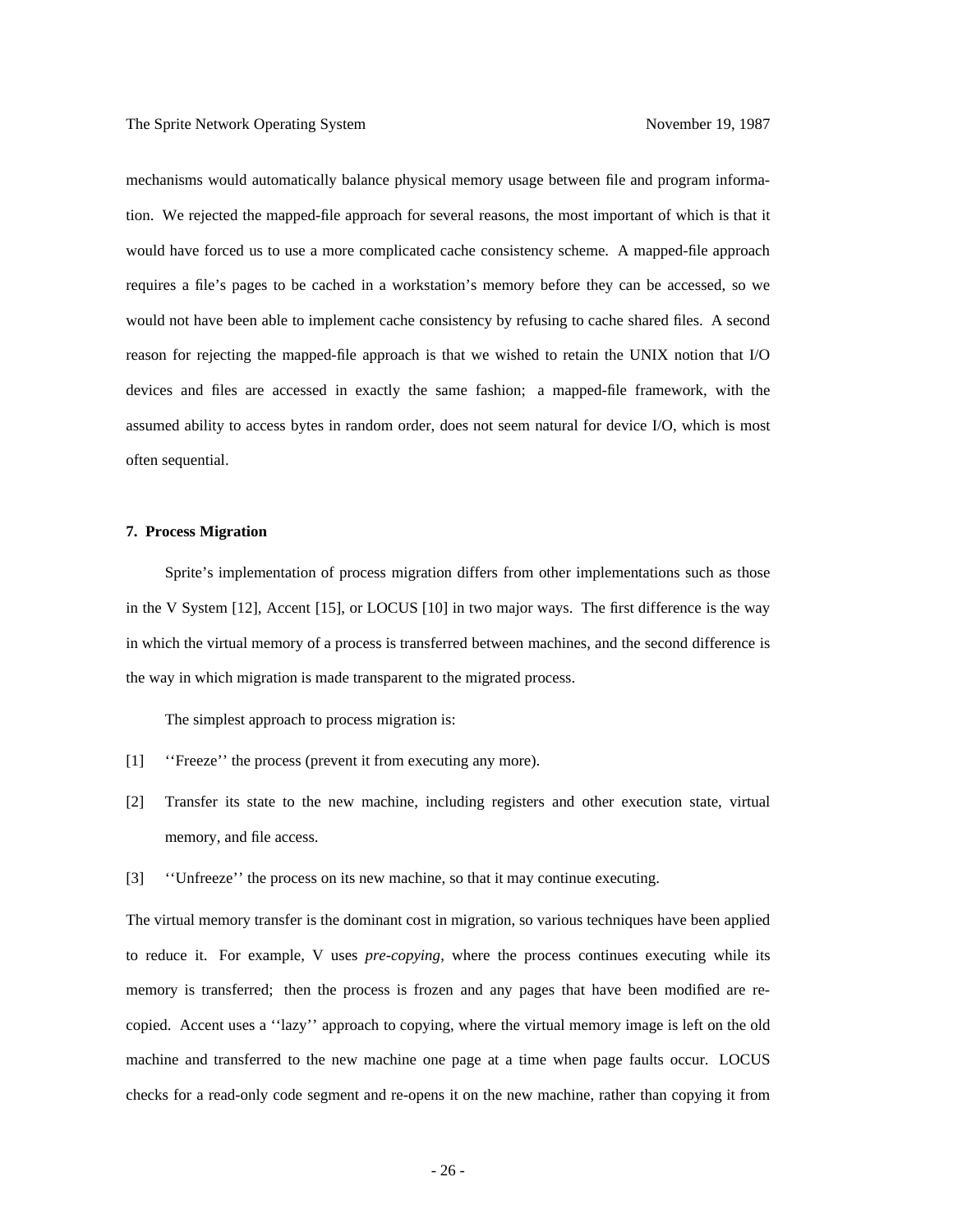the old machine; this allows the process to share a pre-existing copy of the code on the new machine, if there is one. In Sprite, backing files simplify the transfer of the virtual memory image. The old machine simply pages out the process's dirty pages and transfers information about the backing files to the target machine. If the code segment already exists on the new machine, the migrating process shares it, as in LOCUS. Pages get reloaded in the process's new machine on demand, using the standard virtual memory mechanisms. Thus, the process need only be frozen long enough to write out its dirty pages. Sprite's approach requires processes to be frozen longer than either V or Accent, but it requires less total data to be copied than V and it does not require the old machine to service page faults after the process is unfrozen on its new machine.

The second, and more important, issue in process migration is how to achieve transparent remote execution. A process must produce the same results when migrated as it would have produced if it had not been migrated, and it must not be necessary for a process to be coded in a special way for it to be migratable. For message-based systems like V and Accent, transparency is achieved by redirecting the process's message traffic to its new home. Since processes communicate with the rest of the world only by sending and receiving messages, this is sufficient to guarantee transparency. In contrast, Sprite processes communicate with the rest of the world by invoking kernel calls. Kernel calls are normally executed on the machine where invoked (unless they make remote procedure calls to other kernels), and some kernel calls will produce different results on different machines. For example, Sprite kernels maintain shared environment variables; **Proc\_GetEnviron** may return different results on different machines.

Sprite achieves transparency in a fashion similar to LOCUS by assigning each process a *home node*. A process's home node is the machine on which the process was created, unless the process was created by a migrated process; in this case, the process's home node is the same as the home node of its parent. Whenever a process invokes a kernel call whose results are machine-dependent, the kernel call is forwarded to the process's home node (using the RPC mechanism) and executed there. This guarantees that the process produces the same results as if it were executing at home. To the outside world, the process appears still to be executing at home; its process identifier does not change, the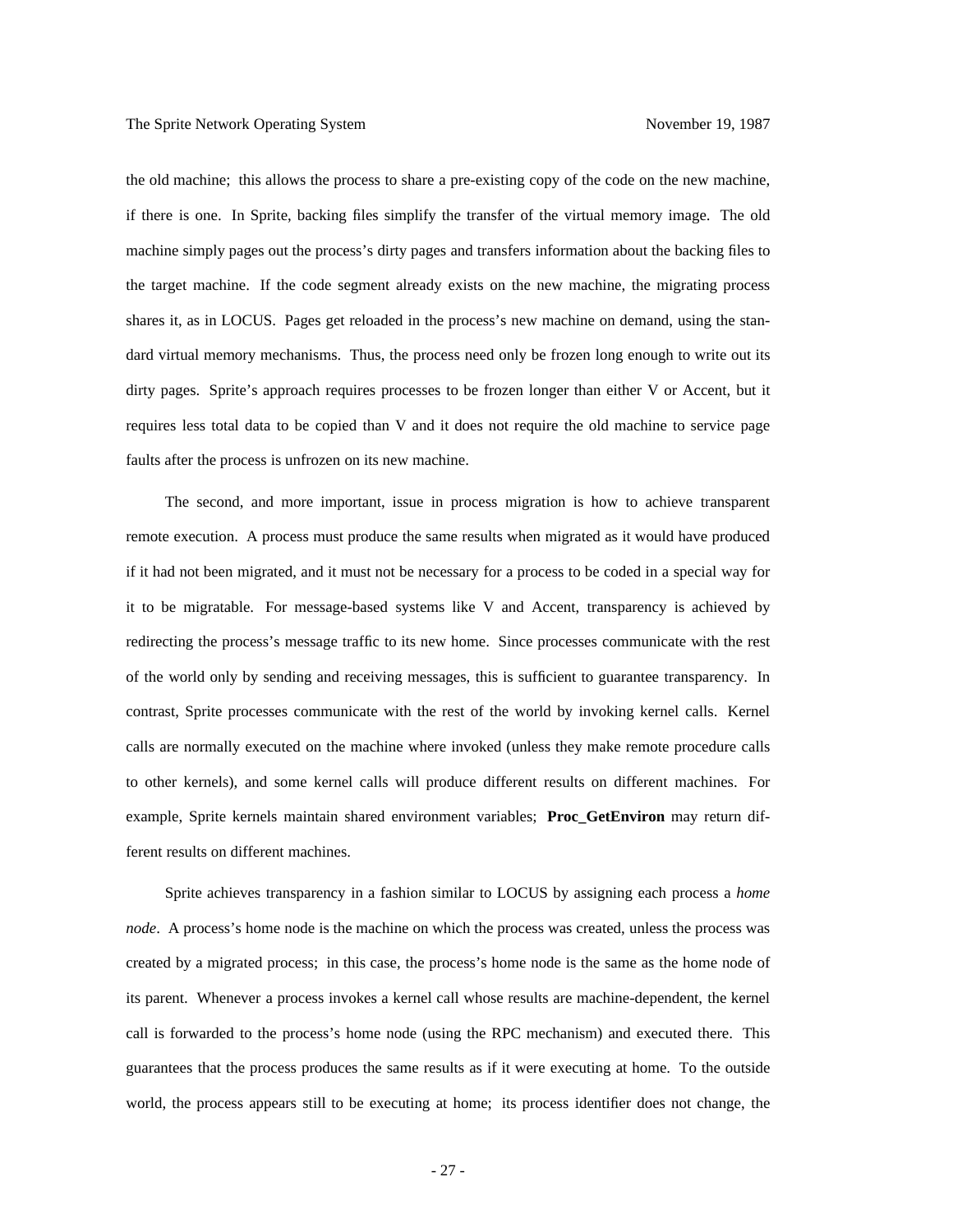process will appear in a listing of all processes on the home node, and it may be debugged and terminated in the same way as other processes on the home node.

For each kernel call, we thus had two choices: either transfer all the state associated with the call at migration time, so that the call can be executed remotely, or forward home all invocations of the call made by migrated processes. For calls that are invoked frequently, such as all the file system calls, we chose the first course (this was particularly simple for files, since the cache consistency mechanism already takes care of moving the file's data between caches). For infrequently-invoked calls, or those whose state is difficult or impossible to transfer (e.g., calls that deal with the home node's process table) we chose the forwarding approach.

Table 2 gives some preliminary measurements of the costs of migrating a process. If a process is migrated when it starts execution (before it has generated many dirty pages), the migration requires only a few hundred milliseconds on Sun-3/75 workstations. We expect this to be the most common scenario. The other major use of migration will be to evict migrated processes from a workstation whose user has just returned. In this case the major factor will be the number of dirty pages. Even in the worst case (all of memory dirty), all processes can be evicted from an 8-Mbyte workstation in about 15-20 seconds. Table 3 shows that the costs of remote execution are acceptable (less than 5% penalty over executing at home, for a compilation benchmark) and that migration may allow a collection of jobs to be completed much more quickly than they could without migration. See [3] for more information on process migration in Sprite.

| Action                            | Cost or Speed  |
|-----------------------------------|----------------|
| Migrate smallest possible process | 190 msec       |
| Flush dirty pages                 | 585 Kbytes/sec |
| Demand-load pages                 | 545 Kbytes/sec |
| Transfer info for open files      | 14 msec/file   |
| Flush file cache                  | 585 Kbytes/sec |

**Table 2**. The time required to migrate a process on Sun-3/75 workstations. The total time depends on how many dirty pages the process has (these must be flushed to the server during migration), how large its address space is (pages must be loaded on-demand on the process's new host), how many open files it has, and how many dirty blocks for those files are cached locally (they must be flushed). ''Smallest possible process'' refers to a process with no open files and one page each of code, data, and stack.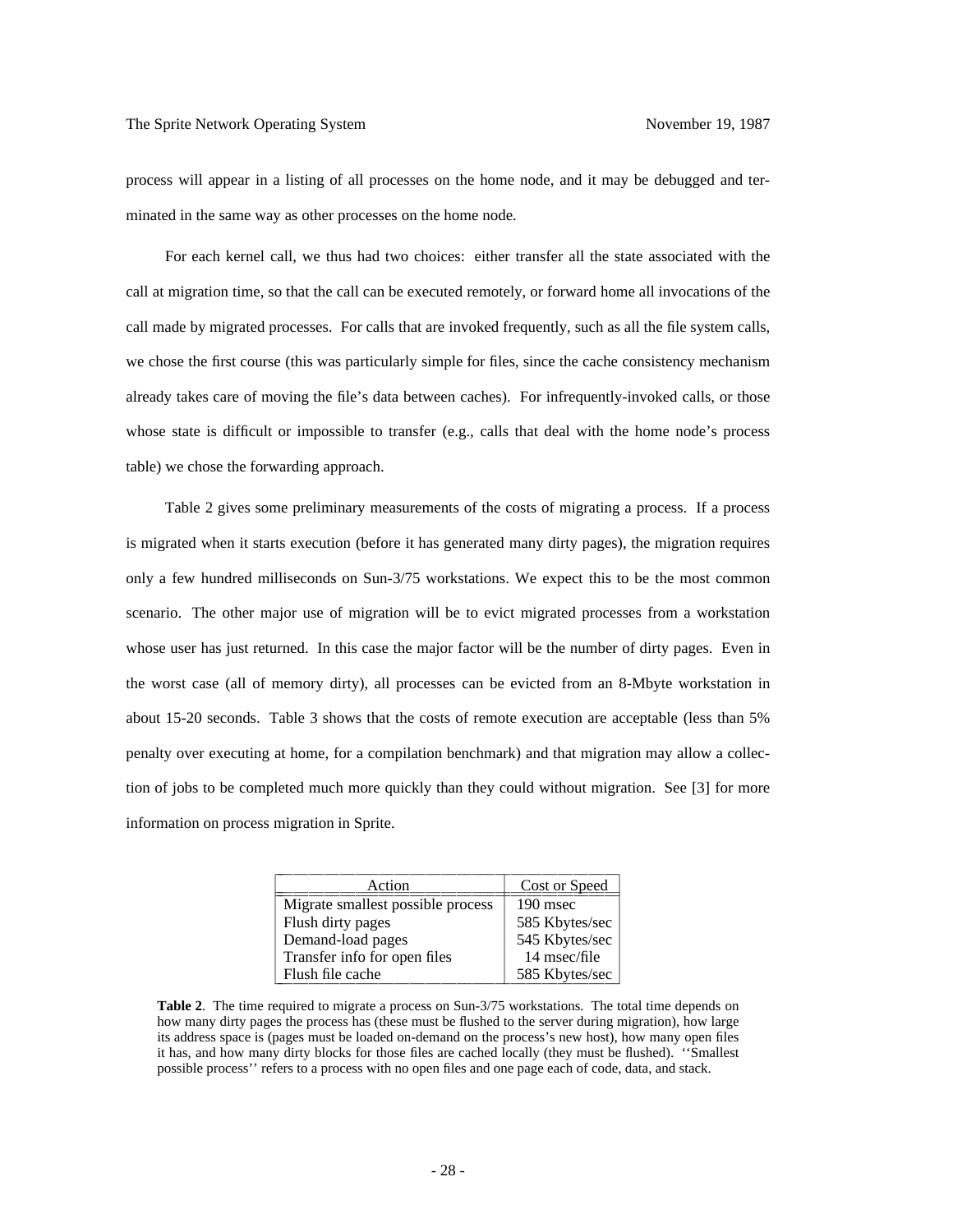| Program            | <b>Execution Time</b> |                    | Improvement |
|--------------------|-----------------------|--------------------|-------------|
|                    | local                 | migrated           |             |
| One compilation    | $15.5 \text{ sec}$    | $15.9 \text{ sec}$ | $-3\%$      |
| Two compilations   | $30 \text{ sec}$      | $17 \text{ sec}$   | 43%         |
| Three compilations | $45 \text{ sec}$      | 18 sec             | 60%         |
| Four compilations  | 60 sec                | 20 sec             | 67%         |

**Table 3**. Costs and benefits of process migration, measured by running several compilations concurrently. In the ''local'' column all the compilations were run concurrently on a single machine. In the ''migrated'' column one compilation was run locally and each of the others was migrated to a different workstation (except for the ''One compilation'' row, where the single compilation was migrated).

#### **8. Status and Conclusions**

As of this writing, all of the features described in this paper are operational except for the code to choose a target for process migration and to evict migrated processes when a workstation's user returns (this is currently under development). In addition to the features described here, Sprite supports the Internet protocol family (IP/TCP) for communication with other systems, and we plan to support Sun's Network File System protocols in the future. The Sprite kernel contains approximately 100,000 lines of code, of which about half are comments. All but a few hundred lines of code are in C; the remainder are written in assembler. Sprite currently runs on Sun-2 and Sun-3 workstations. We have recently begun to use it for all of our everyday computing, including maintaining Sprite. We plan to port Sprite to the SPUR multiprocessor as prototypes become available in 1988. We hope that Sprite will be portable enough to run on a variety of workstation platforms, and that it will be attractive enough that other people outside the Sprite group will want to use it for their everyday computing.

In conclusion, we hope that Sprite will provide three overall features: sharing, flexibility, and peformance. Sharing is what users want, in order to work cooperatively and make the best use of the hardware resources. Sprite provides sharing at several levels: tightly-coupled processes on the same workstation may share memory; processes everywhere may share files; and users may share processing power using the process migration mechanism. Flexibility is what system administrators want, in order to allow the system to evolve gracefully. Sprite provides flexibility in the form of prefix tables, which allow the file system to reconfigure transparently to users, and in the form of backing files, which allow backing storage to be shared between workstations. Finally, performance is what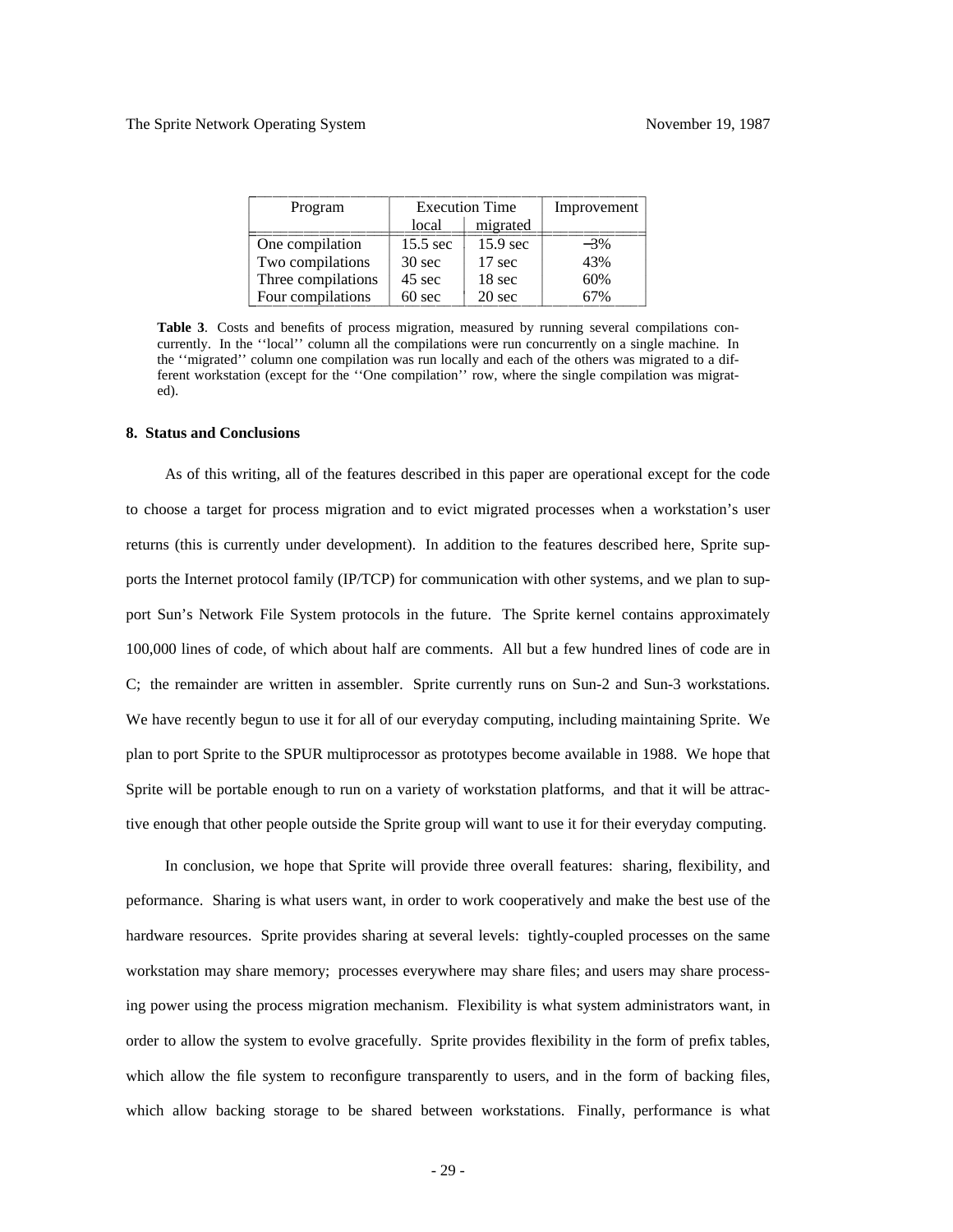everyone wants. Sprite provides high performance by using a special-purpose RPC protocol for communication between kernels, and by using physical memory as a flexible cache for both programs and files.

# **9. Acknowledgments**

Adam de Boor implemented the Pmake program and has assisted in many other areas of Sprite development, including porting the X11 window system. David Anderson, Jim Larus, Rita Ousterhout, Gerald Popek, Carlo Séquin, and the *IEEE Computer* referees provided helpful comments on early drafts of this paper. The work described here was supported in part by the Defense Advanced Research Projects Agency under Contract No. N00039-85-R-0269 and in part by the National Science Foundation under grant ECS-8351961.

# **10. References**

- [1] Accetta, M., et al. ''Mach: A New Kernel Foundation for UNIX Development.'' *Proceedings of Summer USENIX*, July 1986, pp. 93-112.
- [2] Birrell, A. and Nelson, B. ''Implementing Remote Procedure Calls.'' *ACM Transactions on Computer Systems*, Vol. 2, No. 1, February 1986, pp. 39-59.
- [3] Douglis, F. and Ousterhout, J. *Process Migration in the Sprite Operating System*. To appear, *7th International Conference on Distributed Computing Systems*, September 1987. Also appears as technical report UCB/CSD 87/343, February 1987.
- [4] Hill, M., et al. ''Design Decisions in SPUR.'' *IEEE Computer*, Vol. 19, No. 11, November 1986, pp. 8-22.
- [5] Howard, J., et al. ''Scale and Performance in a Distributed File System.'' To appear, *ACM Transactions on Computer Systems*.
- [6] Leach, P., et al. ''The Architecture of an Integrated Local Network.'' *IEEE Transactions on Selected Areas in Communications,* Vol. SAC-1, No. 5, November 1983, pp. 842-857.
- [7] Nelson, M. *Virtual Memory for the Sprite Operating System.* Techical report UCB/CSD 86/301, June 1986.
- [8] Nelson, M., Welch, B., and Ousterhout, J. ''Caching in the Sprite Network File System.'' To appear, *ACM Transactions on Computer Systems*. Also appears as technical report UCB/CSD 87/345, March 1987.